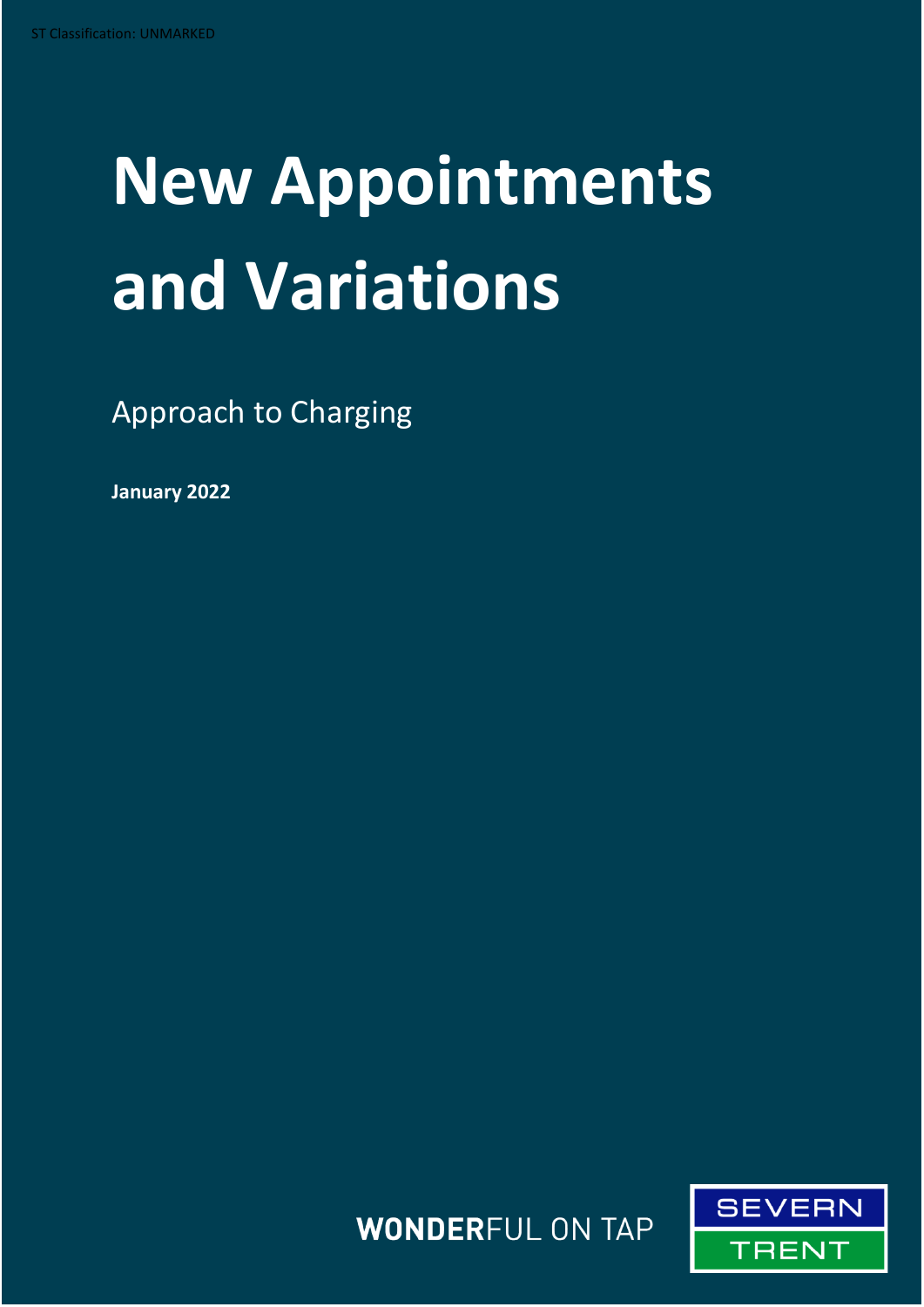# **New Appointments and Variations**

**Charges for bulk supplies and bulk discharges**

# **1. Overview of approach**

The New Appointments and Variations (NAV) charge aims to provide a new appointee with sufficient margin to finance and maintain the network on a new development. It is primarily aimed at new appointments made under the "unserved" criterion which are typically new housing developments. NAVs under the other two criteria (large customers using more than 50 Ml/year and variations by consent) are also possible.

To derive the charge, we apply a discount to the standard wholesale tariffs that we would charge to the customers on site if we served them directly. If there are a mixture of property types (for example, houses and businesses) on the site then this will be reflected in the starting point. The discount is based on the average costs that we consider Hafren Dyfrdwy - or an Equally Efficient Operator (EEO) - would incur in building and maintaining the "last mile" of the network<sup>1</sup>. It is equal to the present value of those costs over the lifetime of the assets.

Our assumptions on costs and other cashflows arising from the local site are reflected within the [NAV cost](https://www.hdcymru.co.uk/businesses/charges/tariffs-and-charges/)  [model](https://www.hdcymru.co.uk/businesses/charges/tariffs-and-charges/) which we have published on our website. In previous years (2018-2022) we published outputs from the model for a typical housing development within our Scheme of Charges. This year we are including standard charges for NAVs within this document; this reflects best practice guidance developed through the Ofwat working group on bulk charges for NAVs.

Where there are atypical costs at a particular site, the NAV model is available to calculate the impact on the bulk charge. The model should mean that NAV operators are able to broadly predict the rates for a bulk supply or discharge where there is a material difference from a standard site<sup>2</sup>.

Bespoke charges should be the exception rather than the rule. Unless there is a material difference in the costs that we would incur when running a development or the composition of properties on the site (such as large non-households) then we will apply the standard rates set out in this document. Section 7 sets out the criteria we would consider for using a bespoke charge.

# *Overall calculation*

We calculate the present value of all charges that we would make if serving the customers on site and deduct the present value of all costs that would be incurred if we served the site directly. An approach based on present value reflects the amount and the timing of all cashflows. In our view this is better suited to a new development site than one based on the regulatory building blocks that Ofwat would use to set revenue for an incumbent network.

A problem with the building block approach – Pay As You Go, return on capital, depreciation – is that from the start of AMP7 we have not paid for any initial investment on new development sites (see below). This means

<sup>1</sup> Note that in the case of a large user NAV, we would not maintain any customer assets if we were serving the site directly; in this case the NAV charge might provide no discount over and above the large user tariff which would be the starting point for the calculation.

<sup>&</sup>lt;sup>2</sup> We will consider the wholesale discount to be applied based on the published model, having reviewed a NAV operator's inputs to the model and any other considerations that may not have been captured.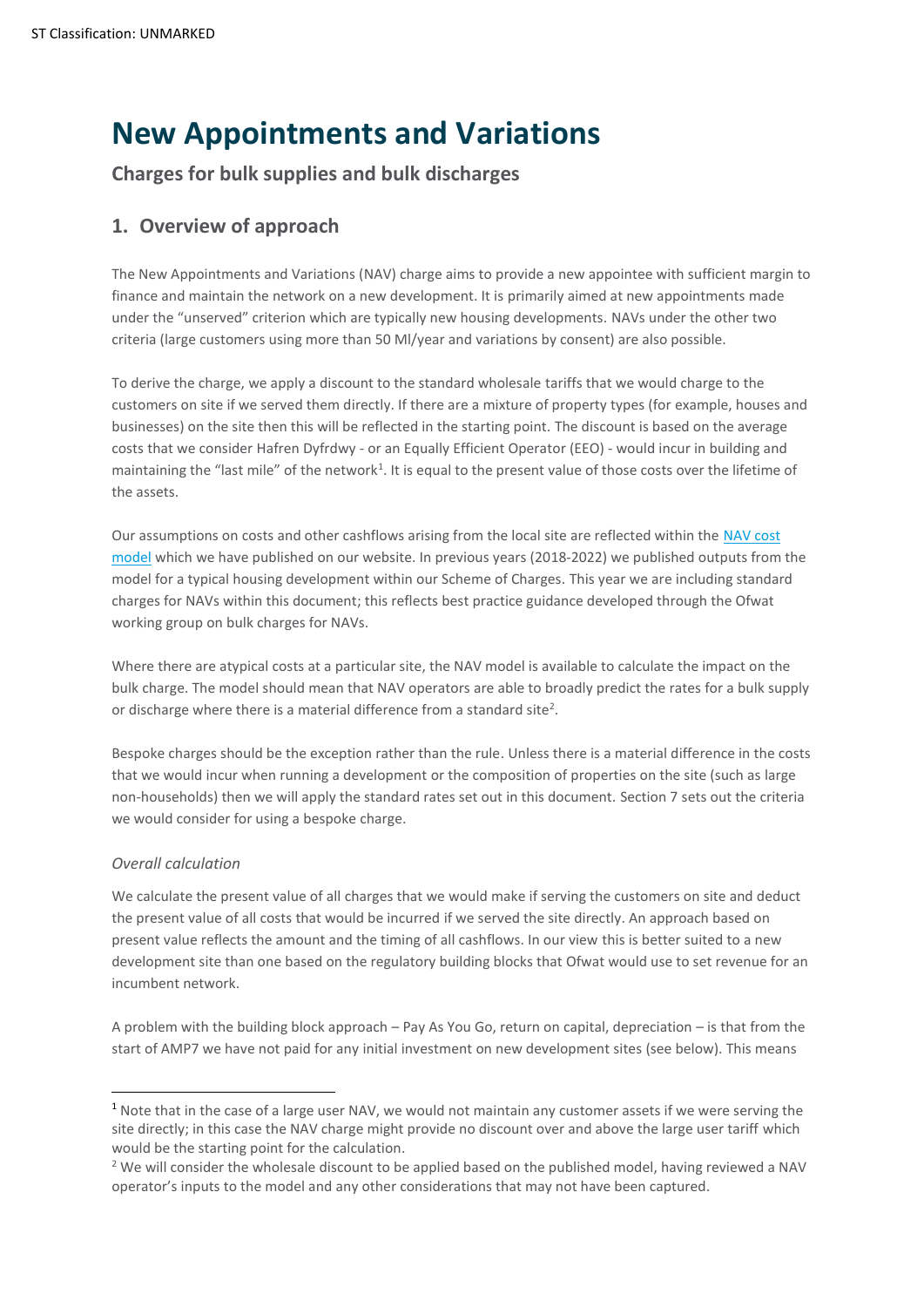that where we serve sites directly, there is no return on capital and no depreciation. Using discounted cashflows avoids this problem because the return on capital is reflected within the discount rate.

## *Wholesale charges to the site*

These are the wholesale charges we would apply to the customers on site if we served them directly. For example, for water they include any wholesale standing charges that household or non-household customers would pay us. The volumetric rate is weighted to include the effect of any non-households that are not charged at a standard rate.

#### *Site costs - overview*

The costs that we would bear if running the local network on a new development would be:

- The initial cost of any new mains, sewers, meters and associated assets that were not directly funded by the property developer;
- Maintenance and operation of these assets over their lifetime;
- Regulatory fees;
- Sampling and testing of water at the tap; and
- Network losses including leakage, meter under-registration and other causes such as firefighting or theft.

Some sites may have other costs depending on their location – particularly pumping. We make no standard assumption for this as we consider it to be too variable – we will look at the reasonable costs that we would incur for pumping and other items for atypical sites.

The NAV tariff is calculated on the basis of a particular bundle of services from Hafren Dyfrdwy. If the operator requires additional services from us or is in a position to provide more services itself then we would adjust the tariff accordingly. Some examples are considered in section 3.

# <span id="page-2-0"></span>*New assets - differences from 1 April 2023*

From 1 April 2023, there will be differences in the costs that NAVs need to incur when connecting a new site. Ofwat ha[s consulted on new charging rules](https://www.ofwat.gov.uk/wp-content/uploads/2021/02/Decision-document-on-DS-charging-rules-for-Welsh-companies.pdf) which will make the approach in Wales more similar to England, but has proposed that they are deferred until 2023.

- (i) Before Ofwat's new charging rules came into effect, the "income offset" on new developments continues to be provided against mains requisitions. In most instances, 12 years' water charges from a site exceed the cost of any mains that HD would need to be lay and therefore Hafren Dyfrdwy would pay this in full, with no contribution from the developer. This position is reflected in the water discount for any NAV which is connected before 1 April 2023.
- (ii) The existing position on wastewater is that developers usually lay their own sewers, with no contribution from Hafren Dyfrdwy. There are rare exceptions when this is not the case (e.g. where a pipe needed to be laid across private land and we are required to use our s98 powers). In terms of the NAV calculation, the cost of new sewers was not reflected within the discount because no sewerage NAVs of this type have been proposed. From April 23 onwards all new assets (water or wastewater) will be funded by developers and therefore the discount reflects only maintenance and operating costs.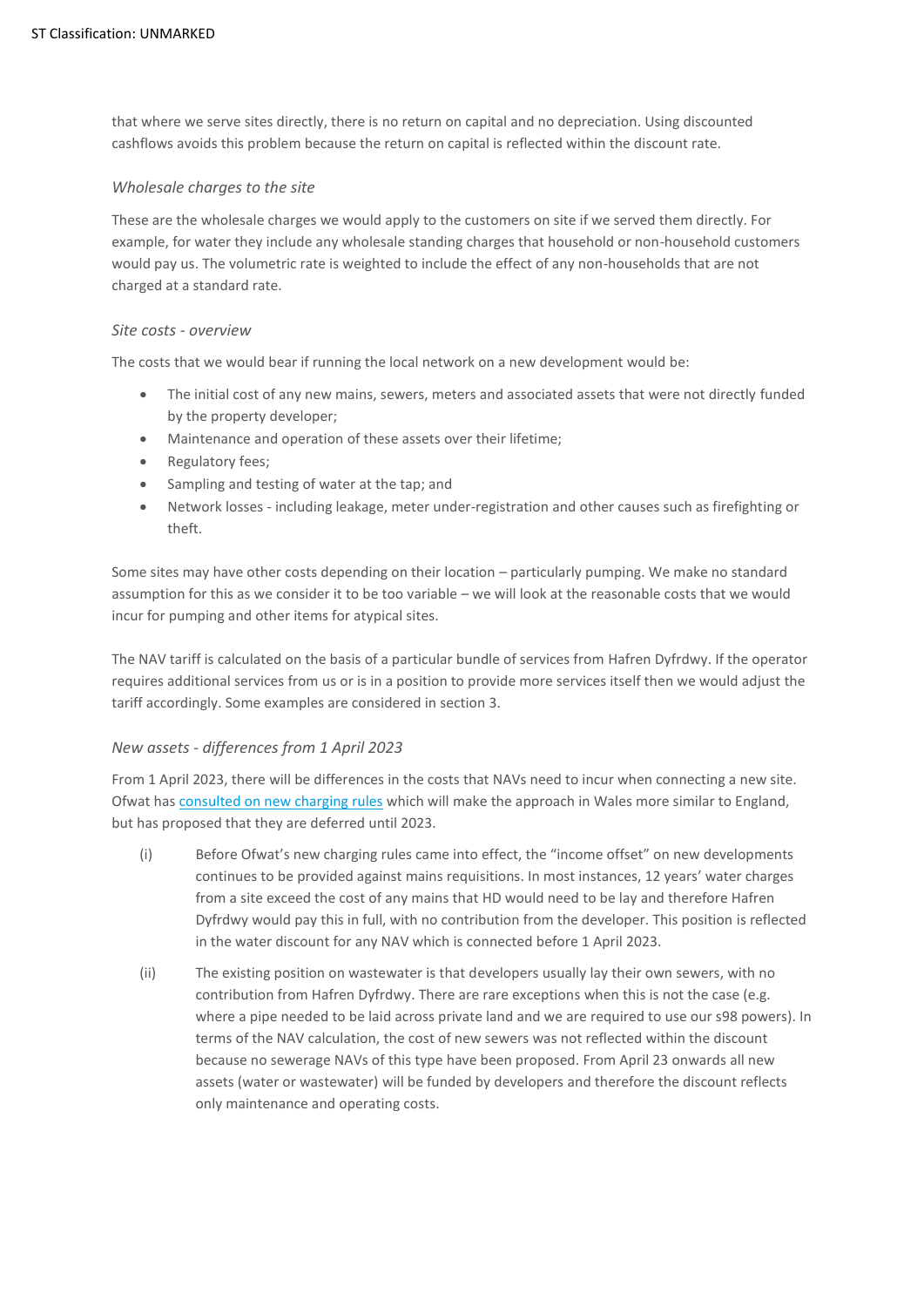#### *Losses on site*

Water would generally be measured at the boundary for the purpose of a bulk supply. This means there would be a difference between this volume and the amount that we could charge to customers on site because of leakage, under-registration on customer meters and other losses caused by – for example – firefighting and theft. The cost is calculated based on the volume that cannot be charged multiplied by the weighted wholesale volumetric rate. Note that this would not include any supply pipe leakage (customer-side leakage) because we would meter at the boundary box if we were serving the site directly and therefore this would be chargeable.

We think the likelihood of a NAV operator wishing to serve a very small development site is low but we do not wish to close off any potential segment of the market. There are some differences when looking at such developments, the main one being that for sites of up to 10 plots we would not meter at the boundary; this would (in the extreme) be double-metering. Volumes for the small sites will therefore be based on customer meters.

We also base wastewater discharge volumes on customer meters; this means that there is no cost for leakage or other losses built into wastewater charges.

# *Retail costs*

All calculations are based on **wholesale charges alone**. There would be a further margin on charges we would make to an end user. This is deemed sufficient to cover Hafren Dyfrdwy's average retail costs such as billing, customer service, credit management and bad debt. It should therefore cover the cost of an Equally Efficient Operator.

# **2. Volumes and drivers**

# *Number of properties and number of plots*

The costs and revenues are based on the number of plots in a development. In the standard charge, we assume an average mix of flats, terraces, semi-detached and detached houses based on ONS data for housing sales averaged over a reasonable period. The mix of properties for actual sites will differ. It is possible to vary this mix within the model, but we do not consider that slight variations in the proportion of detached or semidetached properties are material. If a site is significantly different – for example, because it has some larger non-household properties – then we would need to calculate a bespoke charge for the site.

We assume that some of the site costs will scale with the number of *plots* rather than the number of properties because several flats will be constructed on a single plot and will require only one connecting main to serve them. However, there will be one meter per *property*. We assume that for all houses or nonhouseholds this is installed in a boundary box and that there are no shared meters. For flats, we assume there will be an internal installation.

For the purpose of scaling mains length, we assume that there will be more than one flat to each plot. In our standard charge, we strike a conservative balance between: i) the possibility that there could be a very large number of stories; ii) that the size of the plot is likely to be somewhat larger than the average house. In our NAV model, it is possible to vary the number of flats to each plot.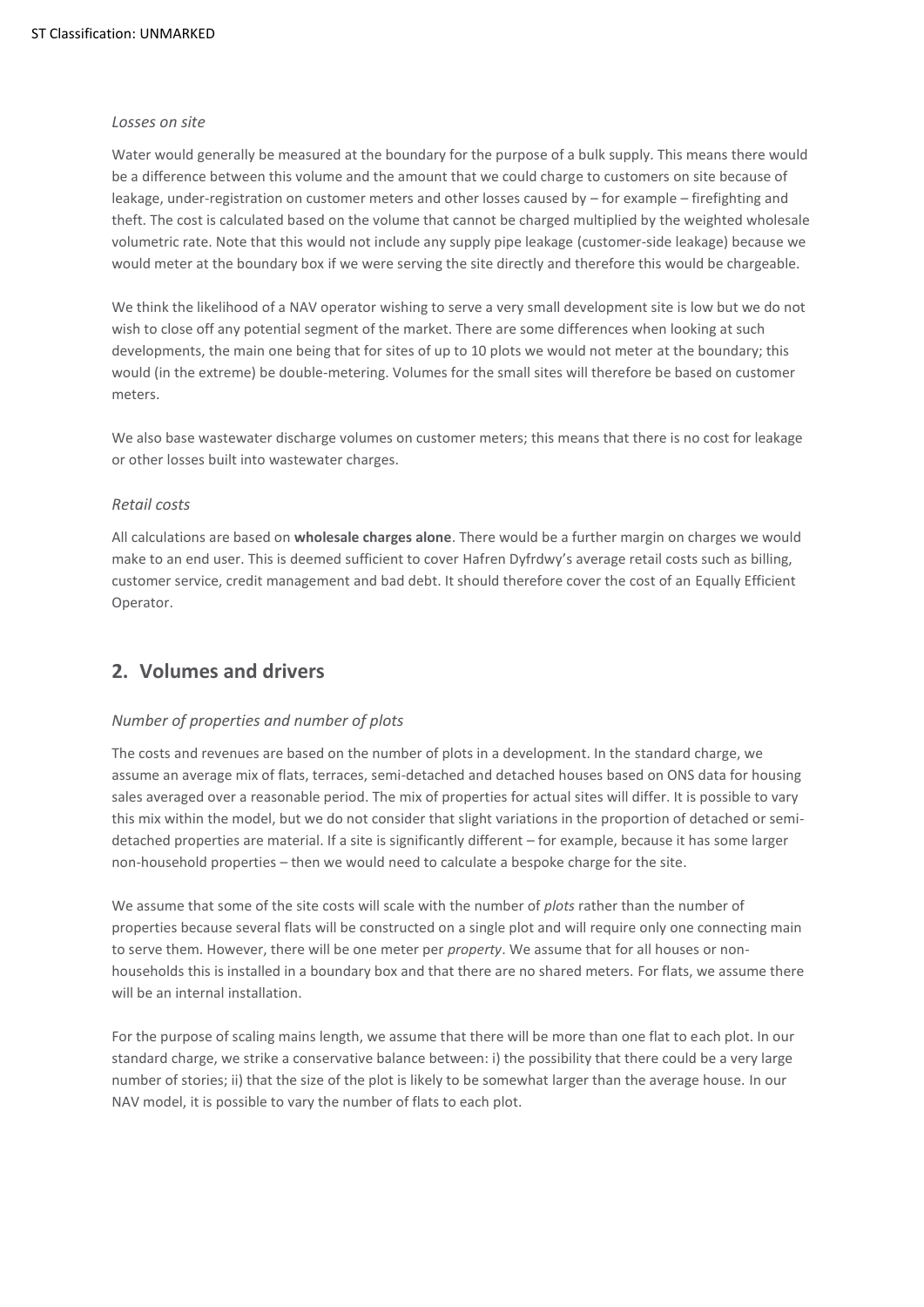# *Length of mains or sewers*

It is also possible to vary the length of pipe per plot within the model. The default is based on the average length that we have observed from recent developments, but the value is almost certainly different for each and every site. If an operator applies for a non-standard NAV charge we would review the information provided before agreeing a bespoke bulk supply price.

# *Consumption*

This determines the amount of income we would receive from the site if serving it directly and the wholesale charge that will be paid at the boundary. It is derived by:

- average Per Capita Consumption (PCC) x
- the average occupancy for each type of property x
- number of each type of property.

The default occupancy and consumption figures are based on regional averages for each type of property collected for the purpose of leakage calculations. It is possible to vary these assumptions within the model but – again – we would need to consider why they are expected to be significantly different from regional averages. We would not expect to apply a bespoke charge on the basis of differences in expected consumption.

# **3. Costs**

# *Construction of mains*

This cost is only relevant for NAV charges calculated before 1 April 2023, as explained i[n section 1.](#page-2-0) They are based on the average costs from a sample of sites where we have installed mains. This is used to derive average unit costs for mains laying:

- Average metres of main required per development plot; and
- Average cost per metre of mains laid.

The assumed number of plots is then used to generate a cost for the initial installation of the mains and a mains application design agreement fee is also applied.

For sites smaller than 10 plots, we assume that connections are via communication pipes alone and the length is reduced to a typical communication pipe for each. As no mains are being constructed, we assume no design fee.

For timing purposes, we assume that all mains were laid before any properties are constructed.

#### *Infrastructure maintenance - water*

Costs are based on company data for the number of repairs for bursts and other reactive jobs on pipes by age of pipe. The general trend is for the cost per metre of pipe to increase as pipes age. This data has been converted to a simple econometric model for unit costs, with a linear relationship between rising unit costs and the age of assets.

The intervention data is grouped for pipes installed over 10-year periods (for example, pipes between 2005 and 2015 and for each decade going back over the 20<sup>th</sup> Century). While there is a rising trend for maintenance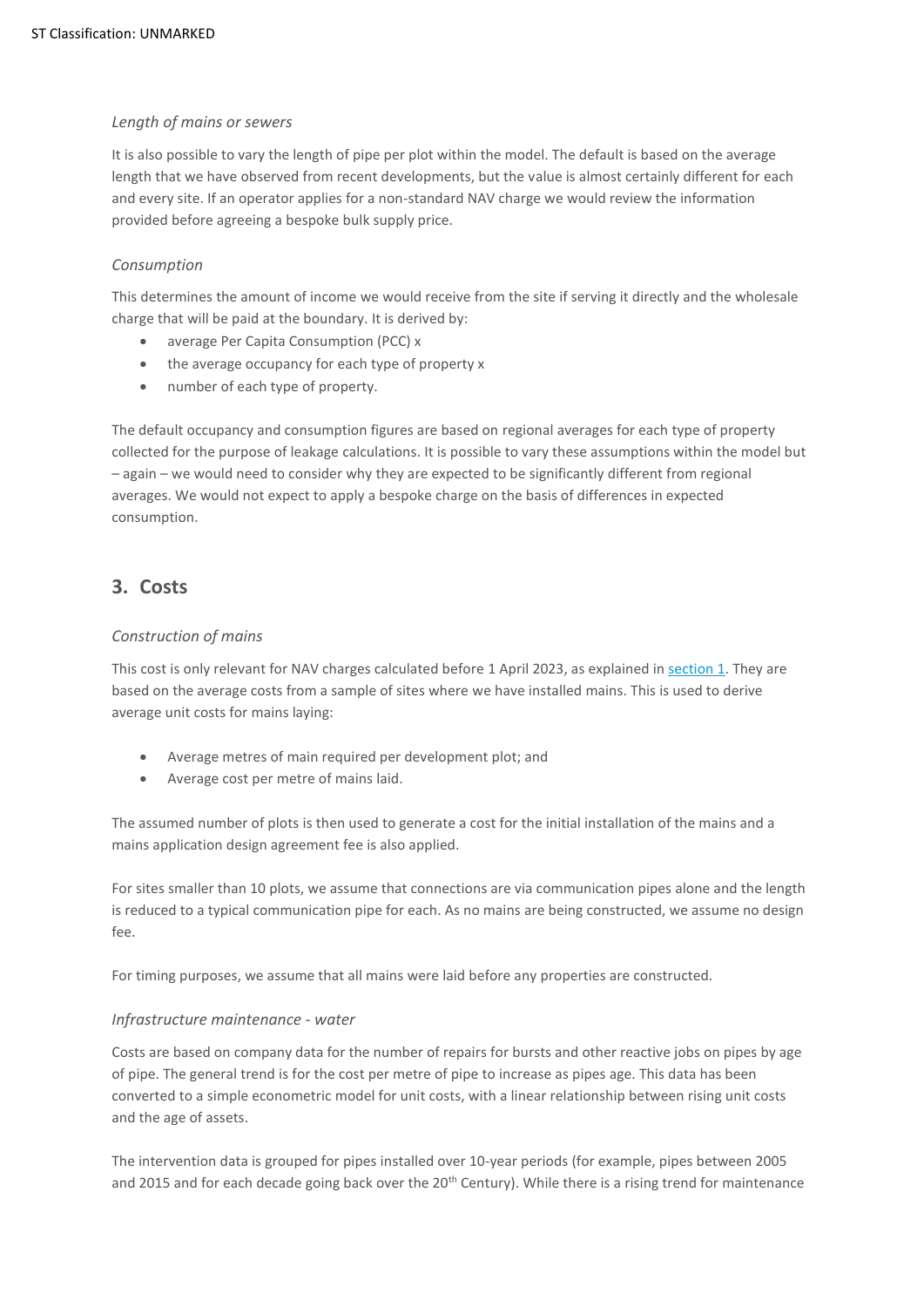on pipes over 10 years old, the number of jobs in the first 10 years is above trend. We judge this to be a result of correcting initial problems on installation. Accordingly, we have front-loaded the average maintenance costs for the first 10 years into the initial 3-year period; we then trend to the modelled rate.

#### *Meter costs*

We assume that an average meter and boundary box are installed for each property, with no shared meters. Our model assumes that meters are replaced in line with accounting life (15 years for meters and 60 years for boundary boxes). All costs are based on our metering contract plus overheads. For flats we assume an internal installation.

# *Efficiency*

For the purpose of the discount, we have made a conservative assumption that some continuing efficiency over inflation should be possible over the period – 0.1% per annum. This is significantly lower than the 1.5% productivity gain that Ofwat has assumed for the sector in its PR19 determinations. The lower efficiency assumption operates in favour of NAV operators.

# *Construction of sewers*

The construction cost per meter of sewers is based on the project estimator we use to develop business plans. The initial construction costs are higher than water mains due to the depth at which the sewers are laid. However, current industry practice is that this construction cost is borne by developers, as noted in the "[overall approach](#page-2-0)". Should this change in future as a result of Ofwat charging consultations, we would need to revisit the model.

We assume that the length of sewer would be equal to the length of mains and that all sewers are laid before any properties are constructed or occupied.

# *Maintenance of sewer infrastructure*

As noted above, we reviewed our data on water mains and found a relationship between age and maintenance costs. We looked to see whether we could demonstrate a similar relationship for sewer maintenance but from the data available there was no clear link. This was as expected for sewer blockages, but the correlation between age and sewer collapses was also insufficiently strong. We have therefore applied an average unit rate (£/m) for both blockage clearance and collapses.

# *Regulatory fees*

Fees to Ofwat and CCWater are based on their budgets and the site's revenue as a proportion of industry turnover. As we are only considering a discount to wholesale rates, this is based on the site's wholesale revenue only.

# *Sampling and testing*

If serving the site directly, we would need to undertake sampling and testing in line with Drinking Water Inspectorate requirements. Costs for normal sites are based on Hafren Dyfrdwy's unit rate. Given the disproportionate cost arising from very small sites we have not factored sampling and testing costs into the charge for sites of up to 10 plots. We would offer to provide this service since there would be little or no local network between our own and the customer's meter at the boundary. Depending on the size of sites above the 10 plots level it might also be more practical for Hafren Dyfrdwy to provide this service to a site and to adjust the discount accordingly.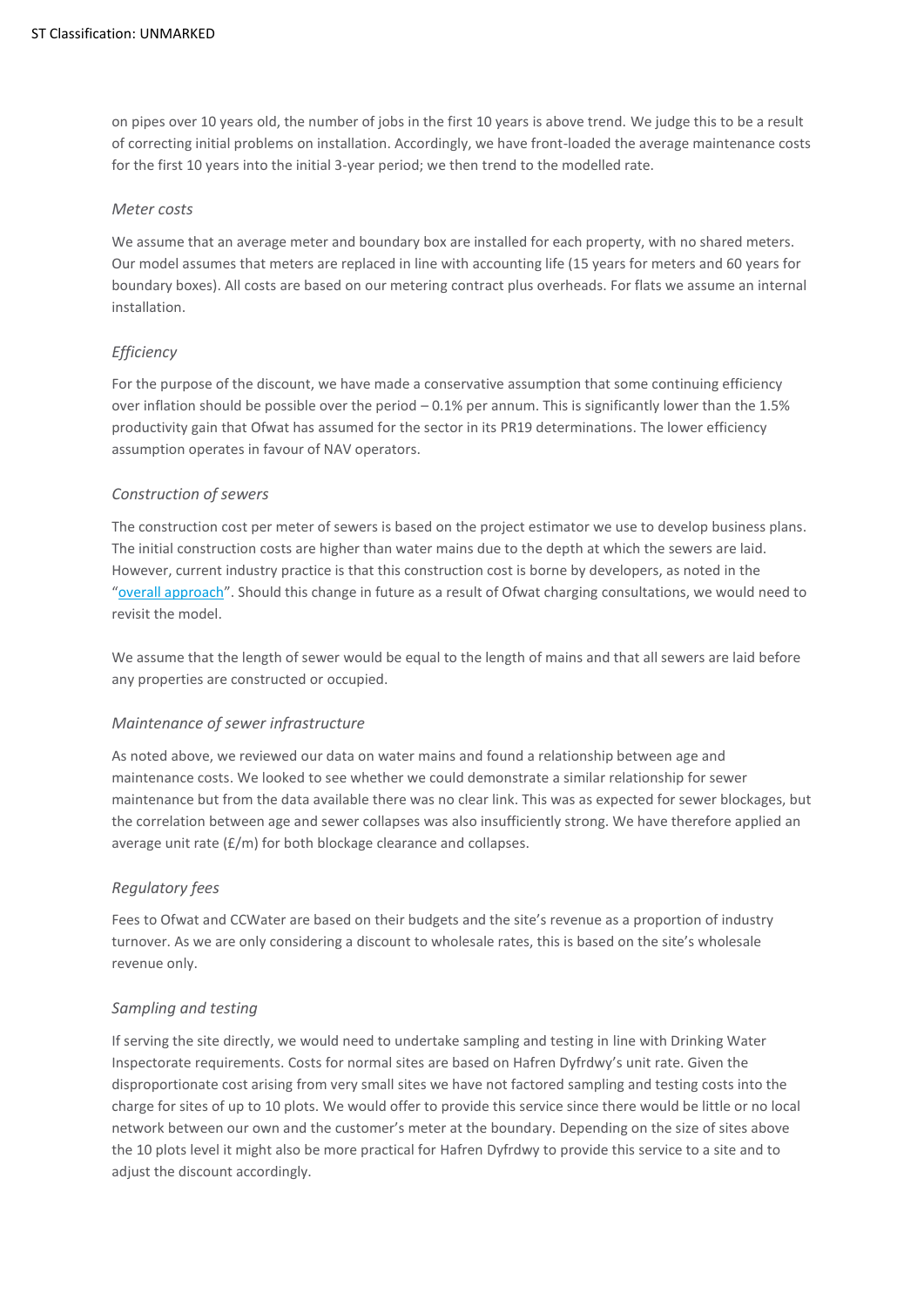# *Assistance supplies*

These are assumed to be provided by Hafren Dyfrdwy in line with the standard Bulk Supply Agreement for NAVs. Residents of NAV sites would be able to access any bottled water distribution sites in the Hafren Dyfrdwy area in the event of an incident – staff on site would not check whether they were customers of Hafren Dyfrdwy or a NAV.

We will not charge for this service. If we did, we would simply have to "recycle" the charge by allowing an amount to pay for it within the discount. If an operator chose an alternative to Hafren Dyfrdwy provision, we would need to adjust the margin accordingly.

# *Leakage*

Our leakage assumptions are based on our analysis of leakage rates, mains material and age data. The leakage deterioration rate, also known as the Natural Rate of Rise, has been derived from our assessment of District Metering Areas where polyethylene pipe was the predominant material. Within most of these there is likely to be some pipework in other materials and therefore leakage rates are likely to be somewhat higher than we would achieve if we were to serve the property ourselves. Based on this data, our model takes account of the growth in leakage and the average age of the DMAs.

On average around a quarter of leakage arises on customer supply pipes. While there would be supply pipe leakage on any new site, it would be chargeable and is therefore excluded from the calculation - the discount only needs to take account of the unbilled water.

As noted above, for sites of 10 plots or fewer or wastewater services, leakage is not relevant to the charge because volumes would be based on customer meters.

#### *Meter under-registration*

The rate of meter under-registration is based on average company data. As noted above, for the purpose of calculating meter maintenance costs on the new site we err on the side of caution by allowing for replacement at the end of the accounting life (15 years) rather than a fix on fail approach. We assume that underregistration grows from the manufacturer's specification (1% on installation) to typical company rates before replacement.

#### *Water taken unbilled and network operational usage*

This is based on company averages from our water balance calculations. It includes use for fire-fighting, theft, unbilled standpipes, mains flushing, mains rehabilitation and other items that are included in annual returns. Since it is based on the whole of the network it is likely to err on the side of caution as unbilled water is frequently taken for commercial purposes – most new appointees serve housing developments where such activity is less likely to occur. Operational usage such as flushing is likewise based on our water balance calculations.

# *Other costs*

The NAV model includes user-defined inputs for any other costs that may be incurred on an individual site. The most likely item is pumping where water supplies to the site cannot be delivered through the pressure in our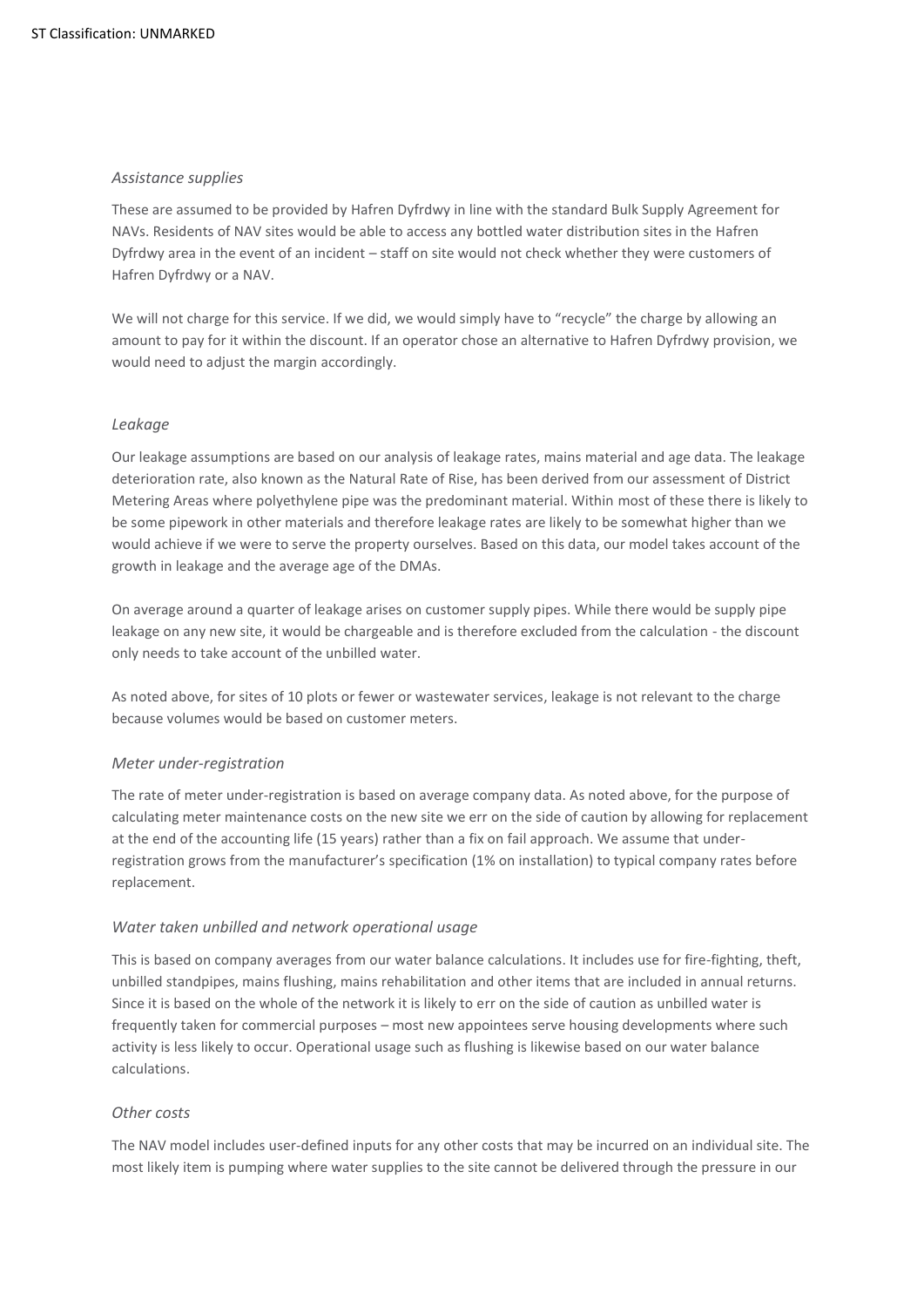main or sewerage cannot be discharged through gravity. No standard value is assigned to these items as the value will depend on the topography of the site.

If providing water for larger sites, we would normally install some pressure loggers to manage service levels to customers. There would also be a logger at the boundary of the site but we assume that this would be attached to Hafren Dyfrdwy's bulk meter and owned by Hafren Dyfrdwy, whereas the asset within the site would be owned and maintained by the NAV operator. This additional cost is factored into the discount for larger sites.

There may be other assets that will be required for larger developments but in our view this will depend on the site. Our NAV model includes a number of input lines for other costs. If a NAV operator has additional costs for a specific site and requires a bespoke charge, we will review their cost assumptions when negotiating a bulk agreement and consider what cost we think we would incur for these items if we were serving the site directly.

# *Bad debt*

Since the NAV charge is based upon a wholesale rate, there is no charge for bad debt. There is no bad debt cost allowance within the wholesale control, which implicitly assumes zero risk of default on bulk supplies that are provided to any other appointee, including a NAV operator. In a wholesale-minus approach it is not possible to adjust for bad debt within the charge because we would simply have to compensate for any extra charge with an additional item in the discount calculation. The cost of bad debt from customers on site is included within the retail cost allowance. NAVs receive this allowance in full, and it is separate from the wholesale-minus calculation.

## *Social tariffs and WaterSure*

These are discounted tariffs that are made available to qualifying household retail customers. They are a crosssubsidy from other retail customers to those who may struggle to pay their bill and the value of this subsidy is included within the retail charges which NAVs apply. Retail charges for all regular customers are set a little higher than cost so that a few customers can receive this discount.

Like other incumbents, Hafren Dyfrdwy does not receive any margin as a result of this uplift – it is a crosssubsidy from one group of customers to another. At the end of each price control period, Ofwat operates a true-up which removes any imbalance due to forecasting error.

We have included a projected value of the cross-subsidy in table 7.6. This sets out the average value of the cross subsidy per regular customer served and the average value of the cross-subsidy provided to each customer on our social tariff or WaterSure.

In simple terms, there is a ratio between the number of customers supporting these subsidies and the number of average customers that can be placed on that tariff. The actual value of the cross-subsidy will vary depending on the bill that each customer would have paid on a standard charge and the discount offered.

Like other incumbents, Hafren Dyfrdwy has to limit the number of customers on social tariffs because there is a limit on the level of cross-subsidy that other customers are willing to support. In some areas that we serve the number of applicants is higher than others and we need to manage the number of applicants we can accept. Likewise, it is for NAVs to manage the number of customers on discounted tariffs across their areas of appointment. Wholesale charges include no provision for social tariffs and no adjustment will be made to bulk charges for these discounts.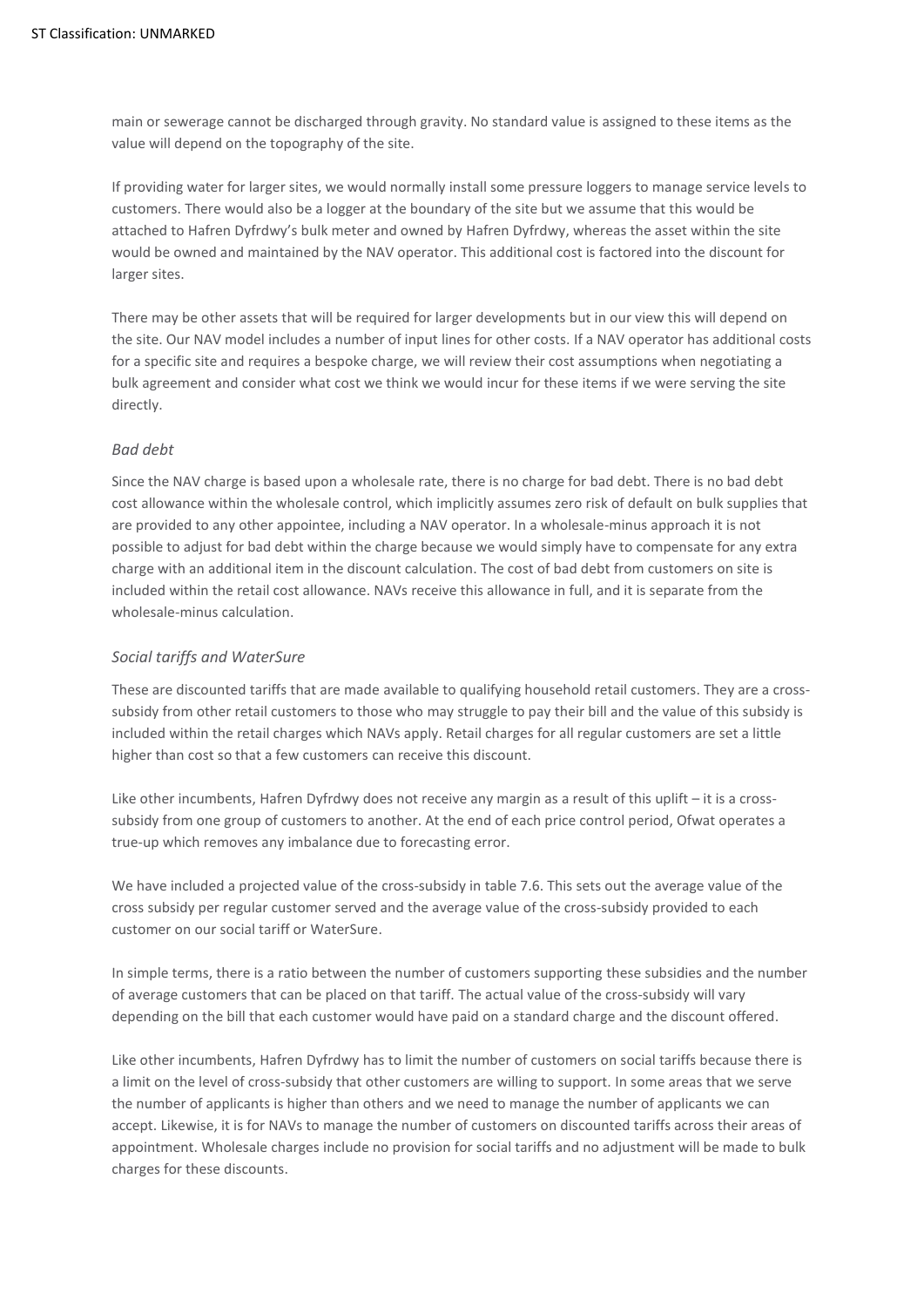# **4. Commuted Sum (Discounted Aggregate Deficit)**

For NAVs beginning before 1 April 2023, the model compares the costs with the income that Hafren Dyfrdwy would expect to receive from the properties on the site over 12 years – the standard DAD calculation. Because this method has been in place since before privatisation, we have not changed the approach for the purpose of this model – for example:

- The income calculated for this purpose is based on end-user revenue (i.e. including retail costs, rather than wholesale alone).
- The discount rate is set per the method which Ofwat previously advised to companies.

Although the DAD calculation has been replaced by new methods, Government guidance is that the balance between developers and other customers should remain the same. Therefore, any replacement should produce similar results with regard to the overall level of cost to be borne by an incumbent (or NAV) and any excess where a developer would be required to contribute.

# *Timing of revenue*

The model assumes that properties will be built and occupied over a period of time before all construction is completed. This lowers the level of income that we would expect to receive from the site during the early years. The time taken for the first occupant, and for the site to be full, are user-defined inputs to the model. The model assumes that the properties are occupied evenly over the intervening 12 months. The same assumptions are used for the timing of meter installation and for the calculation of wholesale charges.

# *Comparison to mains construction costs*

If construction costs were greater than the commuted sum, a developer would have to contribute the difference in cost. If costs are less than projected income, Hafren Dyfrdwy would not charge for the mains. To be on an equivalent footing, the pre-2023 [NAV charge](#page-2-0) needs to cover the lesser of the construction cost or the commuted sum.

In our typical housing development (as per the charges we publish in this document), the commuted sum is higher than the cost of the mains. Hafren Dyfrdwy would have financed the construction cost and therefore an EEO should be able to finance the same amount.

# *Developments in 2023*

From 1 April 2023, the "income offset" should be applied as a rebate against infrastructure charges in Wales. The cost of new infrastructure will be paid by developers and the calculations above will be redundant. This will bring the approach in Wales into line with England.

# **5. Standard charges**

We calculate the standard **wholesale only** charges that we would expect to receive from the properties on site, once occupied. Retail charges are assumed to cover retail costs including billing, customer service, credit management and bad debt in line with the split in Hafren Dyfrdwy's revenue controls.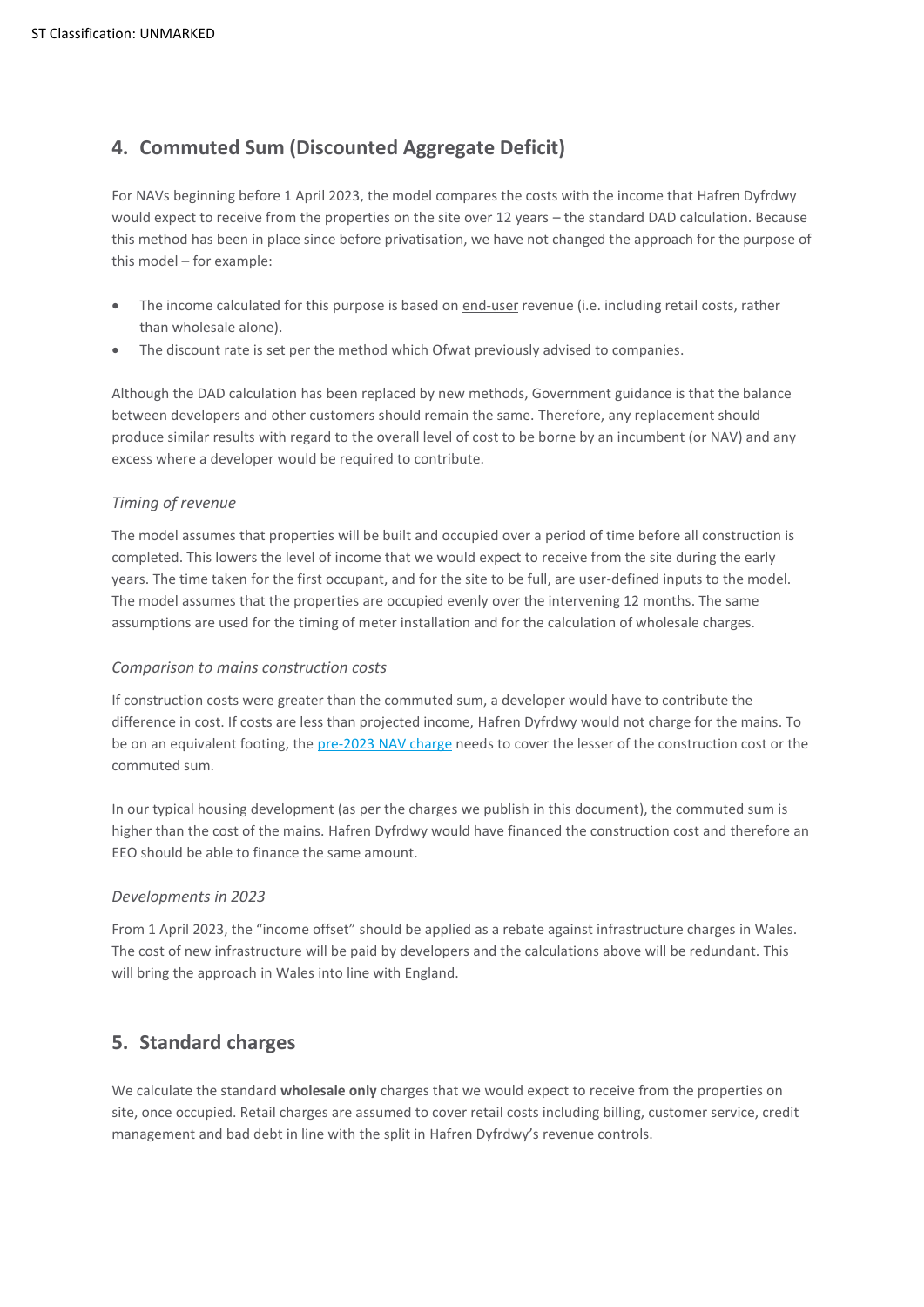## *Water charges*

The charges received are based upon the volume that would be registered on customer meters if we served the site directly. Any standing charges are also based upon those that would be received if we provided a direct service to the customers on site.

The model has inputs for non-household customers. The model includes inputs for the number and type of non-households based on the standing charges that would be applied (there are different charges depending on the size of the meter). The model includes a broad-brush guide to the size of the meter that most customers have at a given level of consumption though the actual size will depend on the peak flow requirement. We assume that there is only one meter per customer; within the Hafren Dyfrdwy area there are customers that have multiple meters for historical reasons but this is not something that we would engineer by choice.

In most instances the wholesale volumetric rate is the same as for households but it is possible that a new development could include non-households that would be charged on the Intermediate or Large User Rates (typically those using more than 10,000m<sup>3</sup> and 50,000m<sup>3</sup> per year). Where this occurs, the starting point for the NAV volumetric charge will be the weighted average volumetric rate for all users on site.

The volume charged for the purpose of a bulk supply to sites of more than 10 plots would include leakage and other losses as described above.

# *Wastewater charges*

The charges received are based upon the volume that would be registered on customer meters if we served the site directly. Any standing charges are also based upon those that would be received if we provided a direct service to the customers on site.

Bulk discharge volumes would also be based upon customer meters, so there will be no difference between the volume charged by Hafren Dyfrdwy and that charged to customers on site. This means that the wastewater discount does not need to take account of losses on site, as discussed in section 1. In addition, there is no need to weight the volumes between households and non-households as customer volumes can be used directly in any charges that are applied.

Household standing charges for wastewater will be included in the starting point for the NAV charge; there is no wastewater standing charge for non-households. Where surface water from the site drains to sewers managed by Hafren Dyfrdwy, surface water charges will also apply. These are based on the type of property for households and the area of non-household properties i.e. the charges that we would apply if we served the site directly.

If we were to serve the site directly, we would apply highway drainage charges to the properties on site. NAV operators will also apply this charge and thus it forms part of the starting point for the discount calculation. Highway drainage charges pay for the cost of draining the road network in general rather than a specific stretch of road adjoining a customer's property. Companies are not permitted to charge these costs to highway agencies. The charge is paid by all customers that have a sewerage connection, irrespective of whether they are connected for surface water drainage.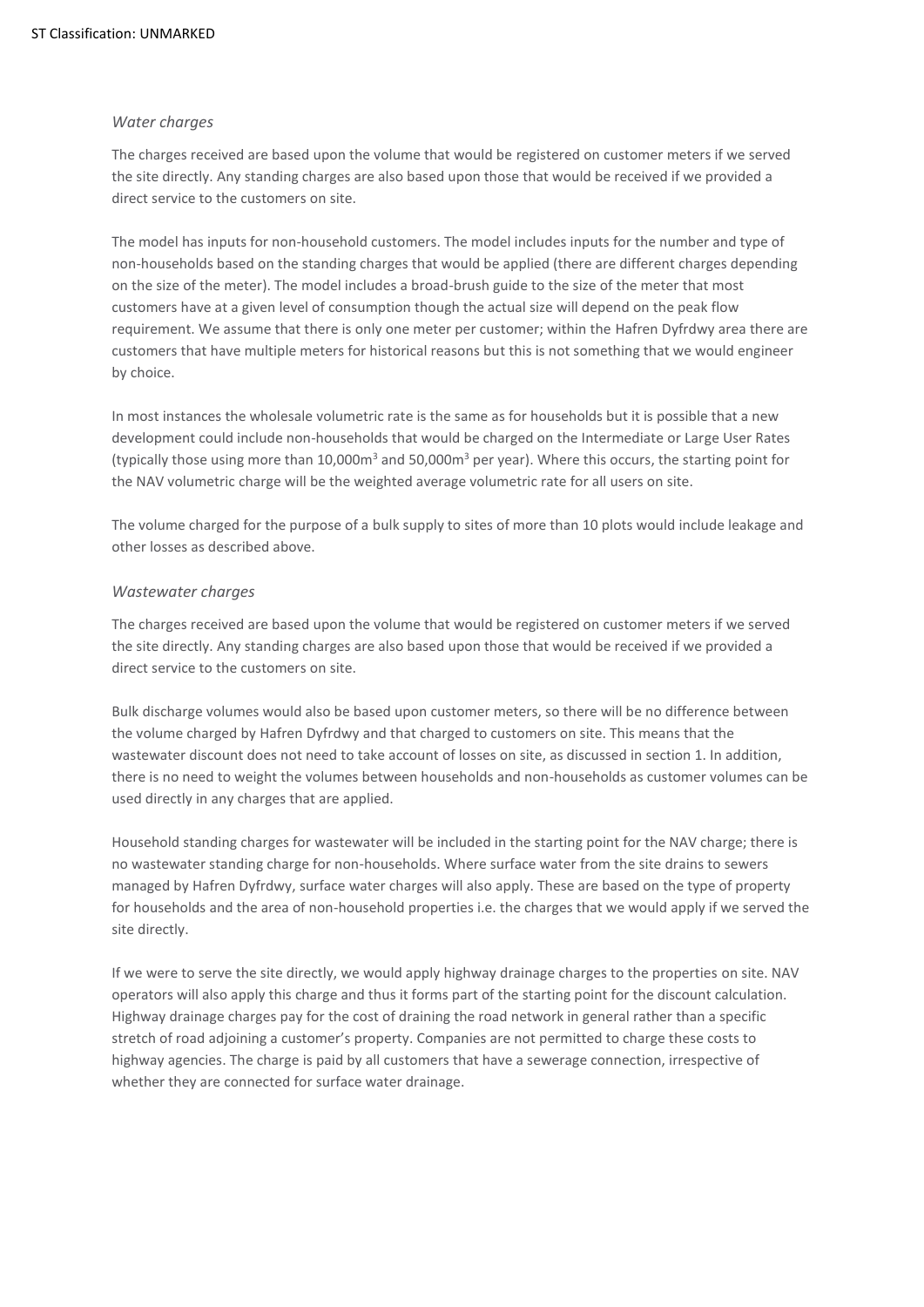# **6. Discount calculation**

The calculation is based on comparing the present value of charges for bulk supplies or discharges (as described in 5) to the costs that Hafren Dyfrdwy would incur if we served the site directly. This generates a margin which is sufficient to cover the cost of capital.

# *Discount rate*

If we were serving the area directly, the relevant discount rate would be that of Hafren Dyfrdwy as a whole. However, in its May 2018 guidance on bulk supplies for NAVs, Ofwat determined that there should be a departure from the normal EEO test because it considers that the risk for the operator of a NAV differs from that of the incumbent.

Within the regulatory framework, Ofwat uses a Weighted Average Cost of Capital (WACC) on a post-tax basis because an allowance is made for the tax costs. For the NAV calculation, a pre-tax rate is used with an advised effective rate of 10%. Ofwat also sets WACC for the appointed business, with a deduction for retail in order to arrive at the wholesale WACC. We have started from the implied asset beta for the wholesale business since this is a wholesale only calculation (the retail is implicit within the retail margin which is considered separately).

The May 2018 guidance estimated a 15bps difference in asset beta. This was mainly attributed to the fixed revenue control, which removes revenue uncertainty – typically in the range of +/- 2% within the industry.

The allowed WACC has been updated to take account of Ofwat's Final Determination as published on 16 December 2019. The CPIH-stripped version has been applied on the basis that a new appointee has no existing RCV (it would also have no RPI-linked debt to service). Future charges are also linked to CPIH and the cashflows deflated with the same measure of inflation.

| <b>Weighted Average Cost of Capital</b> | <b>FD</b>        | <b>NAV</b> |  |
|-----------------------------------------|------------------|------------|--|
|                                         | <b>Wholesale</b> |            |  |
| Risk free rate                          | $-1.39%$         | $-1.39%$   |  |
| Assumed level of gearing                | 60.00%           | 50.00%     |  |
| Assumed rate of tax                     | 19.00%           | 10.00%     |  |
| Inflation                               | 2.00%            | 2.00%      |  |
| Debt Beta                               | 0.1250           | 0.1250     |  |
| Premium over RFR                        | 3.53%            | 3.53%      |  |
| Real cost of debt (pre-tax)             | 2.14%            | 2.14%      |  |
| Real cost of debt (post-tax)            | 1.93%            | 1.93%      |  |
| Total market return                     | 6.50%            | 6.50%      |  |
| Equity premium                          | 7.90%            | 7.90%      |  |
| Asset Beta adjusted for debt beta       | 0.3429           | 0.4929     |  |
| Equity Beta                             | 0.6697           | 0.8608     |  |
| Cost of equity (pre-tax)                | 4.33%            | 6.01%      |  |
| Cost of equity (post-tax)               | 3.90%            | 5.40%      |  |
| <b>WACC</b> (Pre-tax)                   | 3.02%            | 4.07%      |  |
| WACC ("Vanilla")                        | 2.84%            | 3.77%      |  |

The implied wholesale values from the determination are adjusted as follows: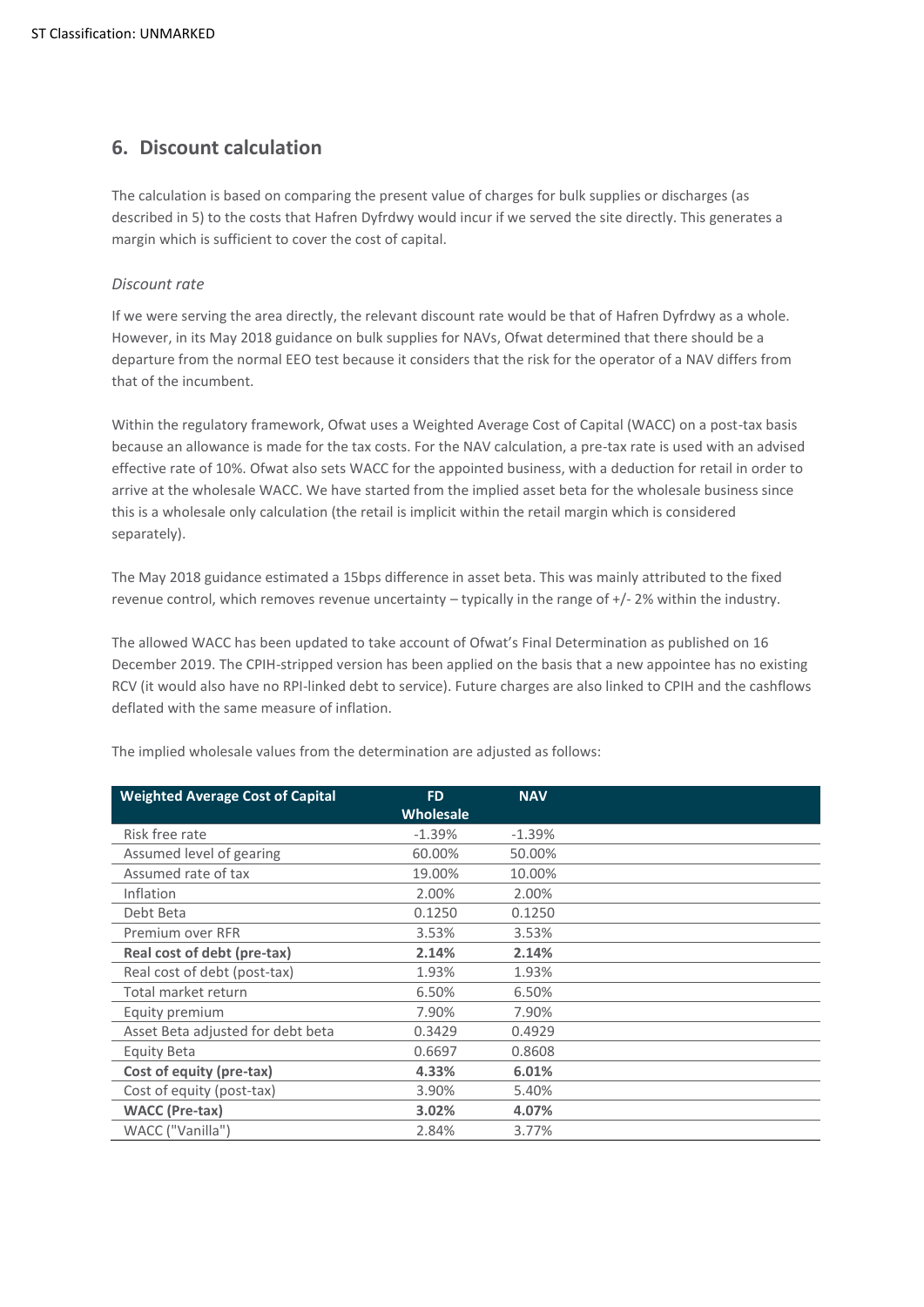Our calculation assumes that the NAV should earn its cost of capital over the life of the network; allowed levels of infrastructure maintenance for regulated companies actually imply a significantly longer lifespan than the accounting lives as published in the company's accounts.

## *Discount calculation*

The proforma discount calculation is set out below.

| <b>Water</b>                            | £                        | £   |                            |
|-----------------------------------------|--------------------------|-----|----------------------------|
| Charges                                 |                          |     |                            |
| Volumetric charges                      | X                        |     | Volume at boundary         |
| Standing charges for properties on site | X                        |     |                            |
| Non-household fixed Charges             | $\overline{\phantom{0}}$ |     | NAV is not an eligible NHH |
| Standard wholesale charges paid         |                          | X   |                            |
| Costs                                   |                          |     |                            |
| Distribution losses (leakage)           | X                        |     | For sites >10 plots        |
| Water taken unbilled                    | X                        |     |                            |
| Distribution system operational use     | X                        |     |                            |
| Meter under-registration                | X                        |     |                            |
| Net cost of mains                       | X                        |     | Only for pre-AMP7 NAVs     |
| New meter installation cost             | X                        |     |                            |
| Infrastructure Maintenance              | X                        |     |                            |
| Regulatory fees, sampling and testing   | X                        |     |                            |
| Pumping and other non-standard costs    | X                        |     |                            |
| Meter maintenance                       | Χ                        |     |                            |
|                                         |                          |     |                            |
| <b>Total cost of site</b>               |                          | X   |                            |
| <b>Total discount</b>                   |                          | B/A |                            |

The discount for water is allocated between charges in the following priority order:

- 1. Standing charges: feedback from NAV operators is strongly against standing charges and therefore we will apply any discount against these first.
- 2. Volumetric charges: the residual will be applied against the weighted average volumetric charge for the site (where there are only standard users, this will be the standard rate).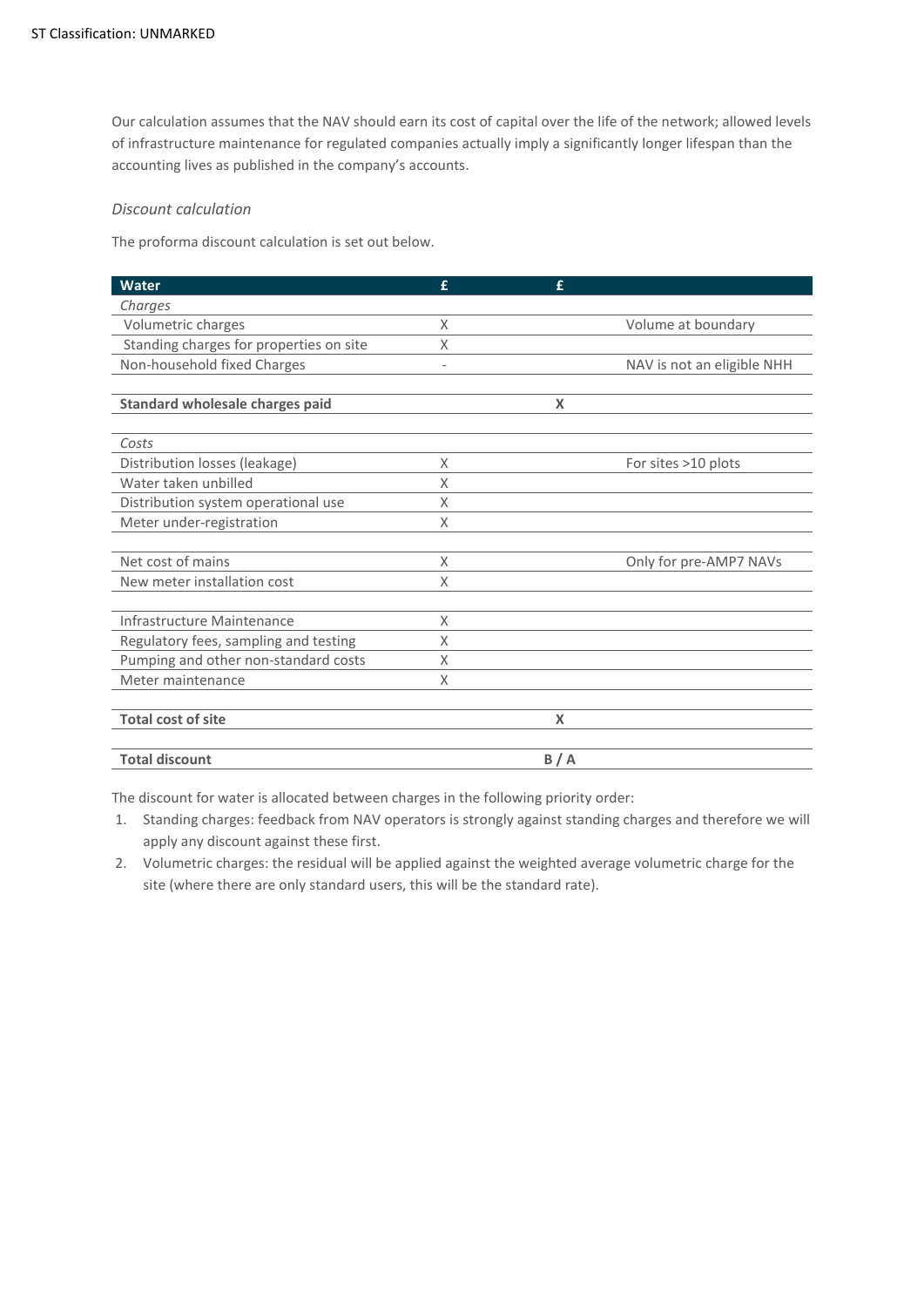| <b>Wastewater</b>                       | £ | £   |                            |
|-----------------------------------------|---|-----|----------------------------|
| Charges                                 |   |     |                            |
| Volumetric charges                      | X |     | Volume at boundary         |
| Standing charges for properties on site | X |     |                            |
| Highway drainage charges                | X |     |                            |
| Non-household fixed Charges             |   |     | NAV is not an eligible NHH |
| Surface water drainage                  | X |     | If connected               |
|                                         |   |     |                            |
| Standard wholesale charges paid         |   | X   |                            |
|                                         |   |     |                            |
| Costs                                   |   |     |                            |
| Net cost of new sewers                  | X |     | Assume nil                 |
| Infrastructure Maintenance              | X |     |                            |
| Pumping and other non-standard costs    | X |     |                            |
|                                         |   |     |                            |
| <b>Total cost of site</b>               |   | X   |                            |
|                                         |   |     |                            |
| <b>Total discount</b>                   |   | B/A |                            |

The discount for wastewater is allocated between charges in the following priority order:

- 1. Highway Drainage.
- 2. Standing charges: in line with the approach for water, standing charges and other fixed charges such as highway drainage will be removed first.
- 3. Surface water and volumetric charges: the residual will be applied against surface water (if connected) and volumetric charges for the site. Since wastewater volumes will be based on customer meters, a uniform percentage reduction can be applied to both household and non-household volumes where the rates for these differ.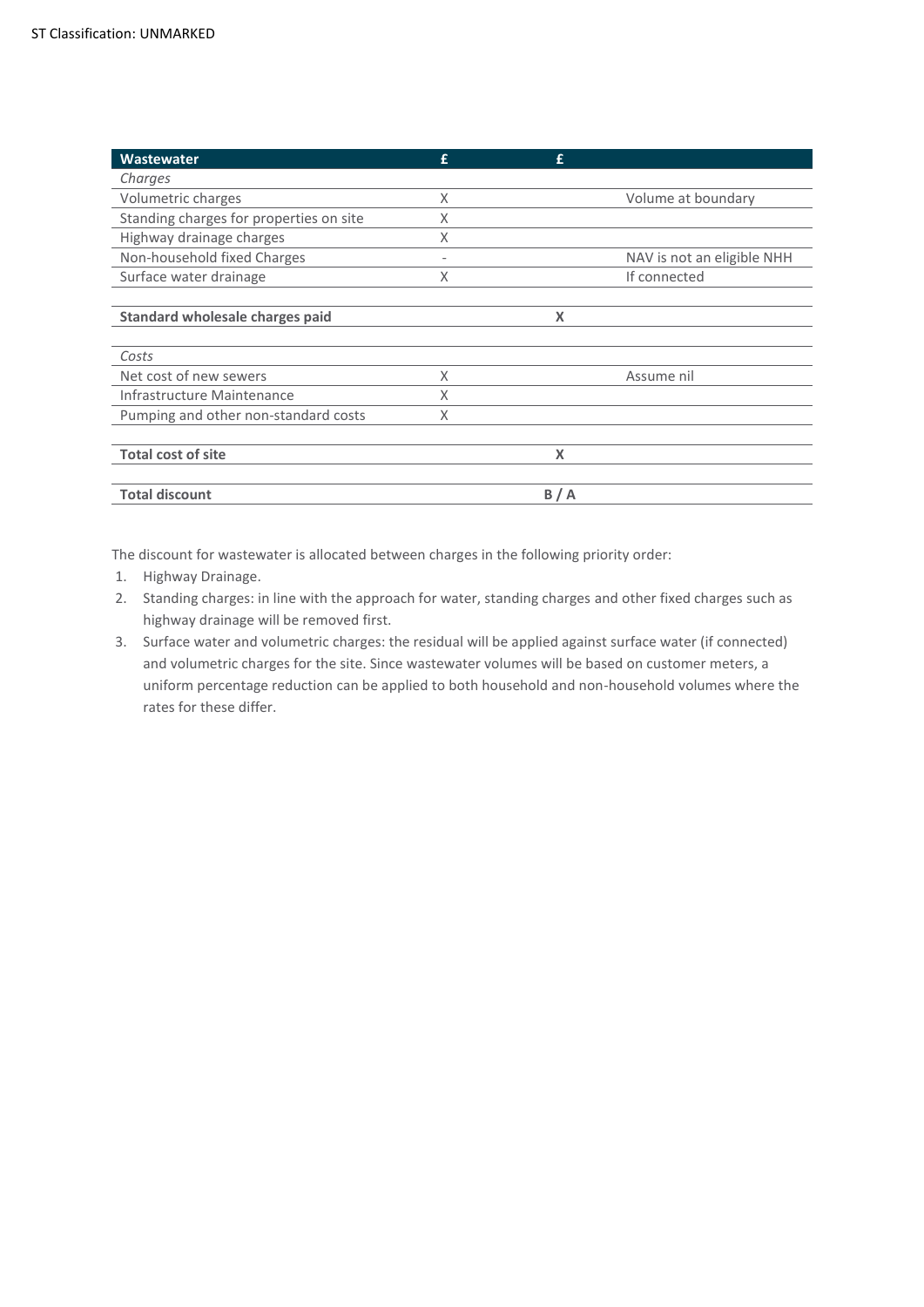# **7. New Appointments and Variations charges for 2022-23**

The terms of any service to a New Appointment or Variations (NAV) will be set out in the Bulk Supply Agreement or Bulk Discharge Agreement between ourselves and the NAV operator. This section sets out the charging policy that we will apply within any agreement that we reach.

# *General*

- 7.1 Where we provide a bulk service (a bulk supply or bulk discharge) to a NAV, the operator will pay the NAV charge for that service.
- 7.2 We will calculate a discount to our wholesale charges based on our assessment of the cost that we would incur and the wholesale charges that we would apply if we had served the site directly. We will publish the model we use to calculate the discount on our website.
- 7.3 Intermediate and Large User Tariffs are not available for NAVs, but if there are customers on site that pay the Intermediate or Large User tariffs then we will include their charges within the starting point for the calculation of the NAV charge.
- 7.4 The charge is primarily designed for a NAV granted under the "unserved" criterion but could be applied to a variation by consent or to a Large User consuming more than  $50,000\,\mathrm{m}^3$  of water per year. However, if we were to serve a Large User directly we would not maintain any of the customer's own pipework or assets within the curtilage of its property. It is therefore likely that no additional wholesale discount would be provided over and above the Large User Tariff.
- 7.5 We apply a higher discount to qualifying NAV site which started receiving a bulk service before 1 April 2020. Connections made on these sites will not be eligible to receive any income offset against infrastructure charges that we apply; this includes new connections on those sites which may be made after 1 April 2020. The higher discount for these sites will apply to all supplies and takes account of assets which the operators of these NAV sites would have been required to finance.

# *Income offset*

7.6 NAV sites which start receiving a bulk service after 1 April 2020 will be eligible to receive any income offset that we may apply against infrastructure charges for connections on the site. Under Ofwat Charging Rules applicable from this point onwards, new assets on a site should be funded by the developer and the NAV discount for sites starting after 1 April 2020 reflects that position.

#### *Information and measurement*

- 7.7 The NAV operator must supply us with information about the volume of water supplied to customers on its site, together with the number and type of charges that have been made to them. The frequency of data provision will be set out within the bulk supply agreement between us and the NAV operator.
- 7.8 For bulk supplies: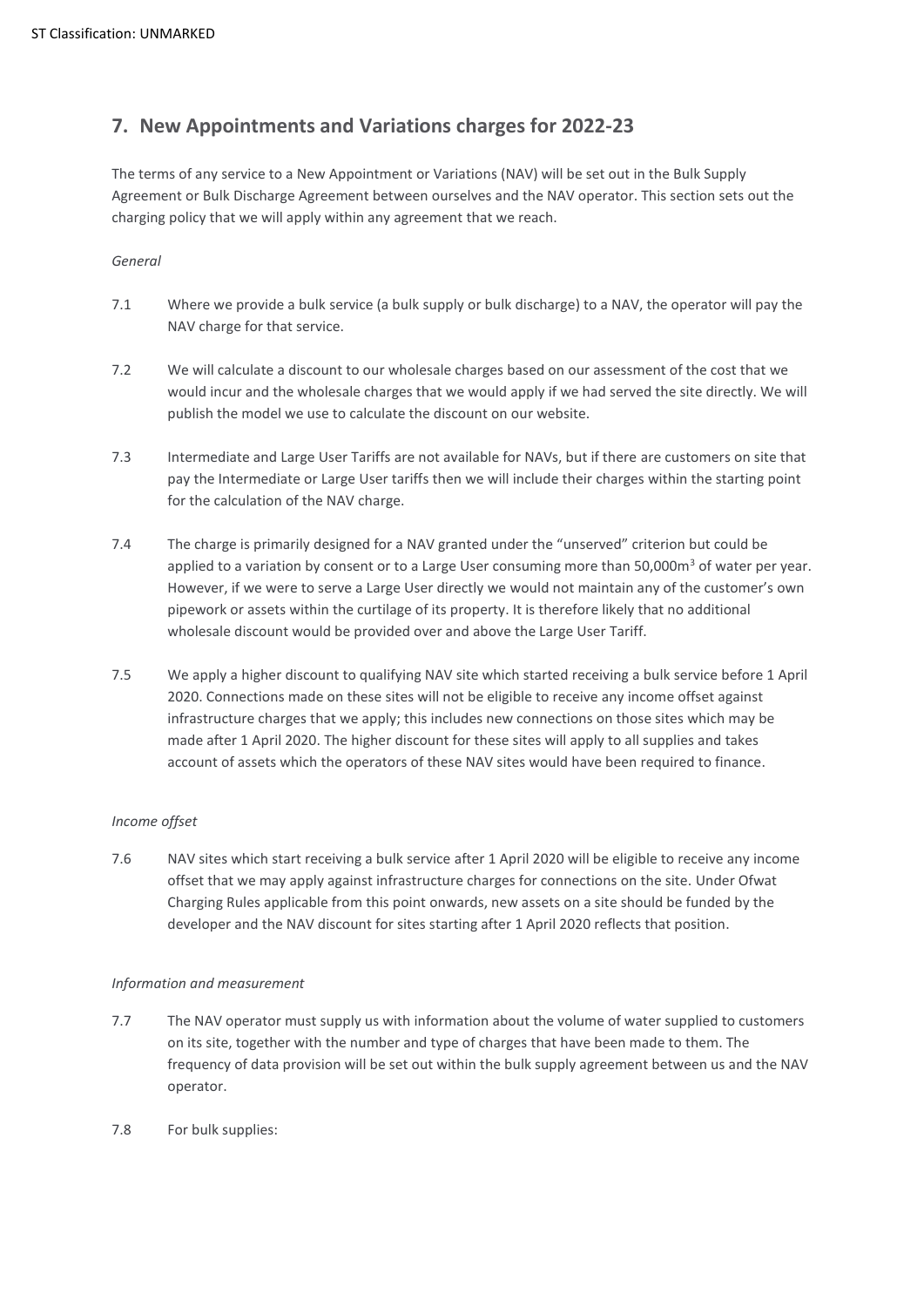- $\circ$  If the development site comprises ten plots or fewer, volumetric charges for bulk supplies will be based on the volumetric information supplied by the NAV operator as described in 7.7, and a lower level of discount will apply. Amongst other things, this reflects the fact that any leakage on the NAV assets would not be included in the charge paid by the NAV.
- $\circ$  If the site comprises of more than 10 plots, volumetric charges will be based upon readings from our bulk supply meter and a higher level of discount will apply.
- 7.9 The volume for the purpose of a bulk discharge from a NAV that supplies wastewater services will be based on the information that the NAV operator supplies to us as described in 7.7.

# *Applicable charges*

- 7.10 For a bulk supply to a qualifying NAV, we will apply the relevant discount to the following charges:
	- $\circ$  A standing charge based on the aggregate value of wholesale standing charges for water recovered from customers on the NAV site; and
	- o Wholesale volumetric charges for water based on the volume described in (iv) above.
- 7.11 Where a NAV provides wastewater services, we will apply the relevant discount to the following charges:
	- $\circ$  A highway drainage charge based on the aggregate value of wholesale highway charges recovered from customers on the NAV site;
	- o A standing charge based on the aggregate value of wholesale standing charges for wastewater recovered from customers on the NAV site;
	- $\circ$  Volumetric charges based on the volume described in 7.7 for all used water draining from the site to the public sewer; and
	- o A surface water charge based on the aggregate value of surface water charges paid by properties on the NAV site for surface water draining from the site to the public sewer.

# *Surface water drainage*

- 7.12 If the NAV site includes a Sustainable Urban Drainage System (SUDS) or other drainage arrangement then the NAV operator must demonstrate to our satisfaction that the site has no surface water drainage connection to a public sewer. If there is a direct or indirect connection then surface water drainage charges will be payable as described in 7.11.
- 7.13 If the site is connected for surface water then we will charge the NAV operator for surface water:
	- o Households will be charged according to the type of property.
	- o Non-households will be charged according to the area of their site that drains to the public sewer (the "chargeable area").
- 7.14 For non-households, the chargeable area includes the total site area of the premises (whether or not the surface area is permeable), including the boundary of the premises and all land belonging to the premises (whether or not separated at any point by a highway or other public right of way). It excludes any area or areas that in total are more than 10% of the total site area of the premises and from which in our opinion no surface water or groundwater drains or could drain either directly or indirectly to the public sewer, such as: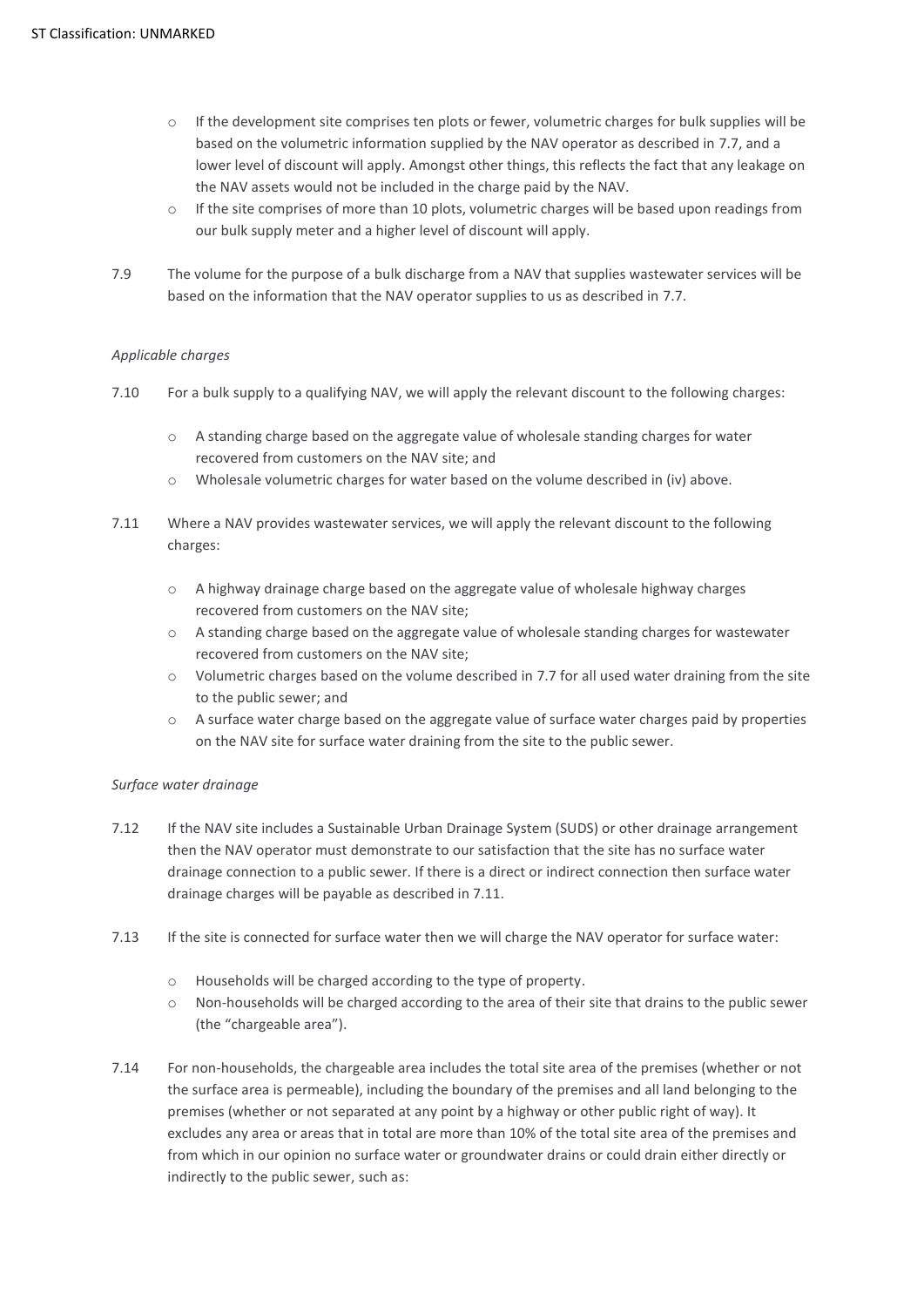- o permanently grassed or cultivated areas;
- o playing fields;
- o farmland;
- o racecourses;
- o sports grounds;
- o golf courses;
- o parkland;
- o soakaways;
- o areas of land on which no building can legally be built;
- o any other area from which in our opinion no surface water drains or could drain directly or indirectly to the public sewer.
- 7.15 Where a rainwater harvesting system is installed within any property on site and we are **not** charging for surface water on that property (either because the site as a whole is not connected or because that specific property is not connected for surface water within the NAV site):
	- $\circ$  For households on site, we will charge an additional volume for each property where a harvesting system has been installed, based on our assessment of the additional volume that would be discharged to the sewer. These volumes are set out in table 5.
	- $\circ$  For non-households, the harvesting system must be installed in such a way that the volume of "water-out" can be metered.
	- o The volumes of "water-out" from rainwater harvesting system will be charged in addition to the volume of "water in" measured by customer supply meters (as described in 7.7).
- 7.16 Where a rainwater harvesting system is installed within any property on site and we are **charging** for surface water on that property (because the property is still connected and the site has a surface water connection to the public sewer):
	- o For households, we will make no adjustment to the volume of water discharged, and no adjustment to the surface water charges that would otherwise apply.
	- $\circ$  For non-households, we will require measurement of the "water out" from the harvesting system as described in 7.13 and this will be an addition to the chargeable volume from the site.
	- $\circ$  We will reduce the area chargeable area as defined in 7.14 by the area from which rainwater is harvested.

#### *Standard and bespoke NAV charges*

- 7.17 A typical development will pay the standard NAV charges for water and used water as set out in Tables 2 and 3 below.
- 7.18 A bespoke NAV charge may be required where:
	- o The customers on a NAV site qualify for a discounted wholesale tariff (such as the Intermediate User Tariff, Large User Tariff or Standby Tariff);
	- o Any trade effluent consents are required for the site;
	- o The volume of water supplied to non-households (or discharged by non-households) is more than 10% of the total; or
	- o The site has any costs beyond the standard items described in section 3.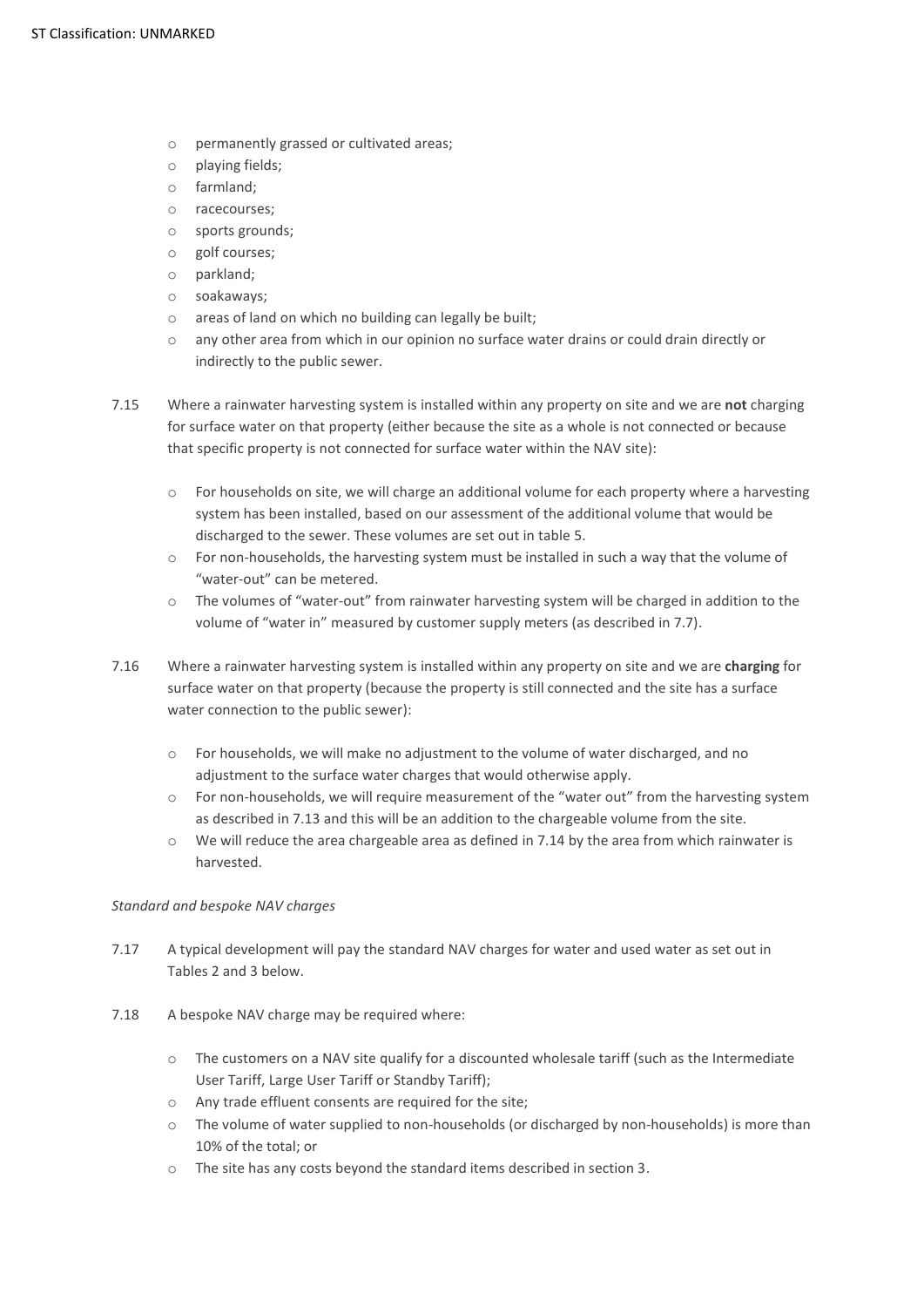In this case we will calculate a NAV discount based on the wholesale charge that we would apply and the costs that we would incur if we supplied the site directly.

# **Standard NAV Charges for Zones A and D**

Hafren Dyfrdwy Zones A and D comprise the area formerly served by Severn Trent in Wales – i.e. Powys and Monmouthshire.

# **Table 7.1: Standard NAV Charges – level of discount 2022-23 (Zones A and D)**

| <b>Discounts</b>               | Up to<br>10 plots            | More than<br>10 plots    | More than<br>1,000 plots |
|--------------------------------|------------------------------|--------------------------|--------------------------|
| <b>Bulk supplies</b>           |                              |                          |                          |
| Discount on standing charges   | 100.00%                      | 100.00%                  | 100.00%                  |
| Discount on volumetric charges | 9.30%                        | 27.92%                   | 27.95%                   |
| <b>Bulk discharges</b>         |                              |                          |                          |
| Discount on highway drainage   | 35.63%                       | 65.48%                   | 65.48%                   |
| Discount on volumetric charges | $\qquad \qquad \blacksquare$ | $\overline{\phantom{a}}$ |                          |

There may be further non-standard assets on individual sites, particularly where they are very large. Where this is the case then we will calculate a bespoke rate.

# **Table 7.2: Standard NAV Charges for Bulk Supply 2022-23 (Zones A and D)**

| <b>Standard NAV Charges - Bulk Supply</b> |               | Up to<br>10 plots | More than<br>10 plots    | More than<br>$1,000$ plots |
|-------------------------------------------|---------------|-------------------|--------------------------|----------------------------|
| Volume supplied                           | E/m3          | 1.6134            | 1.4482                   | 1.4473                     |
| <b>Households</b>                         |               |                   |                          |                            |
| Standing charge                           | $f$ /property | 5.00              |                          |                            |
| <b>Non-households</b>                     |               |                   |                          |                            |
| Meter size 15 mm                          | $f$ /property | 5.20              | $\overline{\phantom{a}}$ |                            |
| Meter size 22 mm                          | $f$ /property | 5.20              | $\overline{\phantom{a}}$ |                            |
| Meter size 28 mm                          | $f$ /property | 6.69              |                          |                            |
| Meter size 42 mm                          | $f$ /property | 16.61             |                          |                            |
| Meter size 50 mm                          | $f$ /property | 19.16             | $\overline{\phantom{a}}$ |                            |
| Meter size 80 mm                          | $f$ /property | 24.40             |                          |                            |

# **Table 7.3: Standard NAV Charges for Bulk Discharge 2022-23 (Zones A and D)**

| Standard NAV Charges - Bulk Discharge |            | Up to<br>10 plots | More than<br>10 plots | More than<br>$1,000$ plots |
|---------------------------------------|------------|-------------------|-----------------------|----------------------------|
| Volume discharged                     | E/m3       | 1.0779            | 1.0779                | 1.0779                     |
| <b>Households</b>                     |            |                   |                       |                            |
| Standing charge                       | £/property | 0.44              | 0.44                  | 0.44                       |
| Highway drainage                      | £/property | 9.66              | 5.18                  | 5.18                       |
| <b>Non-households</b>                 |            |                   |                       |                            |
| Highway drainage                      | £/property | 9.66              | 5.18                  | 5.18                       |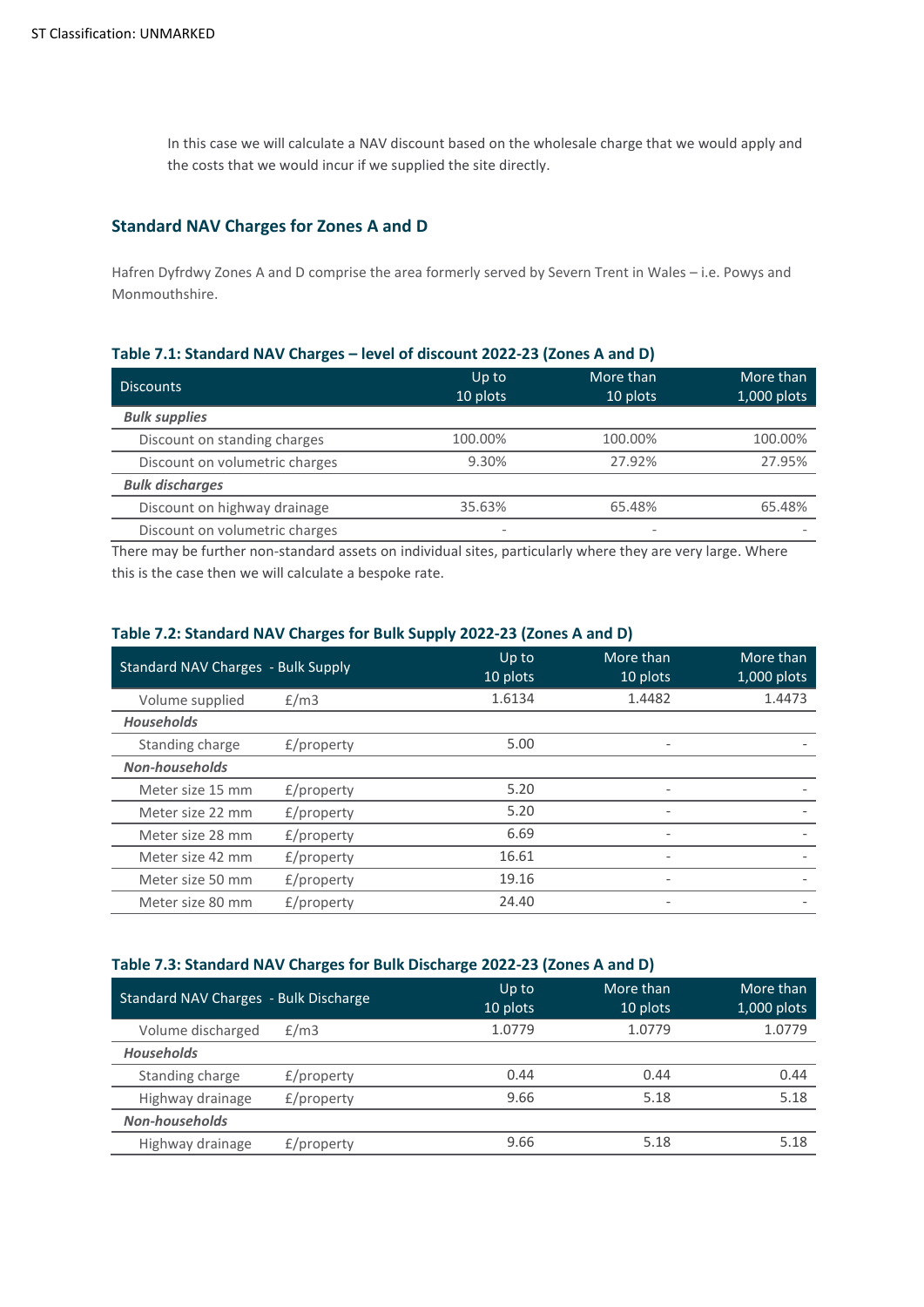| Standard NAV Charges - Surface Water Drainage  |                                |            | Charge     |
|------------------------------------------------|--------------------------------|------------|------------|
| If surface water is connected - households     |                                |            |            |
| Flat or terrace                                |                                | £/property | 19.14      |
| Semi-detached                                  |                                | £/property | 38.27      |
| Detached                                       |                                | £/property | 57.41      |
| If surface water is connected - non-households |                                |            |            |
| Band 1                                         | up to 20m <sup>2</sup>         | £/property | 8.20       |
| Band 2                                         | 21-99m <sup>2</sup>            | £/property | 44.85      |
| Band 3                                         | $100 - 199m2$                  | £/property | 89.91      |
| Band 4                                         | 200-299m <sup>2</sup>          | £/property | 149.87     |
| Band 5                                         | 300-499m <sup>2</sup>          | £/property | 239.90     |
| Band 6                                         | 500-749m <sup>2</sup>          | £/property | 375.02     |
| Band 7                                         | 750-999m <sup>2</sup>          | £/property | 525.14     |
| Band 8                                         | $1,000 - 1,499$ m <sup>2</sup> | £/property | 750.11     |
| Band 9                                         | 1,500-1,999m <sup>2</sup>      | £/property | 1,049.73   |
| Band 10                                        | 2,000-3,999m <sup>2</sup>      | £/property | 1,799.58   |
| Band 11                                        | 4,000-7,499m <sup>2</sup>      | £/property | 3,449.57   |
| Band 12                                        | 7,500-9,999m <sup>2</sup>      | £/property | 5,249.71   |
| Band 13                                        | 10,000-14,999m <sup>2</sup>    | £/property | 7,499.52   |
| Band 14                                        | 15000-19,999m <sup>2</sup>     | £/property | 10,499.65  |
| Band 15                                        | 20,000-24,999m <sup>2</sup>    | £/property | 13,499.68  |
| Band 16                                        | 25,000-29,999m <sup>2</sup>    | £/property | 16,499.81  |
| Band 17                                        | 30000-34,999m <sup>2</sup>     | £/property | 19,499.74  |
| Band 18                                        | 35,000-39,999m <sup>2</sup>    | £/property | 22,501.63  |
| Band 19                                        | 40,000-44,999m <sup>2</sup>    | £/property | 25,503.54  |
| Band 20                                        | 45,000-49,999m <sup>2</sup>    | £/property | 28,505.55  |
| Band 21                                        | 50,000-99,999m <sup>2</sup>    | £/property | 45,003.62  |
| Band 22                                        | Over 100,000m <sup>2</sup>     | £/property | 105,023.45 |
|                                                |                                |            |            |

# **Table 7.4: Standard NAV Charges for Surface Water 2022-23 (Zones 1-8)**

# **Table 7.5: Assessed volumes for rainwater harvesting 2022-23 (Zones 1-8)**

| Assessed volume for rainwater harvesting systems | $m3$ per year | <b>Note</b> |
|--------------------------------------------------|---------------|-------------|
| <b>Households</b>                                |               |             |
| Flat or terrace                                  | 15            |             |
| Semi-detached                                    | 36            |             |
| Detached                                         | 52            |             |
| Non-households                                   |               |             |
| Based on measurement from the harvesting system  | var           |             |

1. Will only apply assessed volumes if the property is not connected for surface water (see 7.15)

2. If the property is connected for surface water, an adjustment will be made to surface water charges (7.16)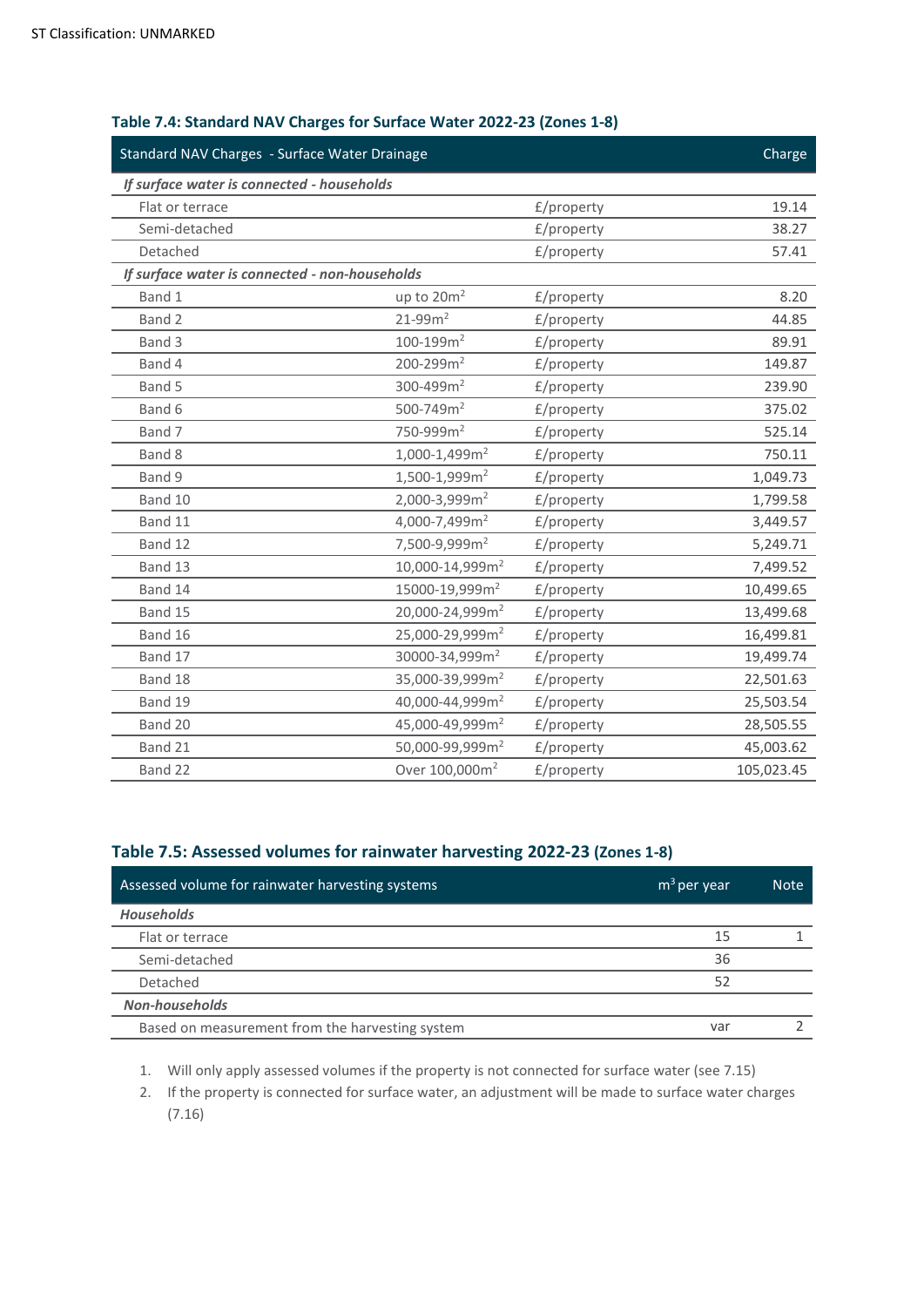| Cross-subsidy (WaterSure and Big Difference Scheme)           |    | Water  | Wastewater | <b>Note</b> |
|---------------------------------------------------------------|----|--------|------------|-------------|
| Average cross-subsidy per customer on regular charge (A)      |    |        |            |             |
| WaterSure                                                     |    | 0.80   | 0.40       |             |
| Social Tariff                                                 |    | 2.00   | 2.00       |             |
| Average cross-subsidy per customer on a discounted charge (B) |    |        |            |             |
| WaterSure                                                     |    | 70.70  | 82.00      |             |
| Social Tariff (Big Difference Scheme)                         |    | 148.90 | 141.80     |             |
| Average number of customers per subsidised charge (C)         |    |        |            |             |
| WaterSure                                                     | Nr | 88     | 205        |             |
| Social Tariff (Big Difference Scheme)                         | Nr |        | 71         |             |

# **Table 7.6: Forecast level of cross-subsidy (within retail charges**

1. The average uplift within retail charges to pay for cross-subsidies (WaterSure and Social Tariff) forecast for next charging year.

- 2. The expected average level of cross-subsidy to customers on discounted tariffs, based on typical characteristics.
- 3. For the Big Difference Scheme, the level of subsidy will also depend on the discount provided. BDS charges are 10-90% of the average bill.
- 4. This is the ratio between the cost of the subsidy and the contribution per customer (B/A)

# **Standard NAV Charges in Zone B (Wrexham)**

We have a different base wholesale charge in the Wrexham area, which is a legacy from our acquisition of Dee Valley Water and this leads to a different percentage discount and charge for any NAV in the area. Zone B is outside our wastewater area so there any NAV rates for bulk charges would be set by other companies – most likely Dŵr Cyrmru or possibly United Utilities depending on location.

# **Table 7.1B: Standard NAV Charges – level of discount 2022-23 (Zone B)**

| <b>Discounts</b>               | Up to<br>10 plots | More than<br>10 plots | More than<br>1,000 plots |
|--------------------------------|-------------------|-----------------------|--------------------------|
| <b>Bulk supplies</b>           |                   |                       |                          |
| Discount on standing charges   | 100.00%           | 100.00%               | 100.00%                  |
| Discount on volumetric charges | 10.18%            | 29.45%                | 29.48%                   |

There may be further non-standard assets on individual sites, particularly where they are very large. Where this is the case then we will calculate a bespoke rate.